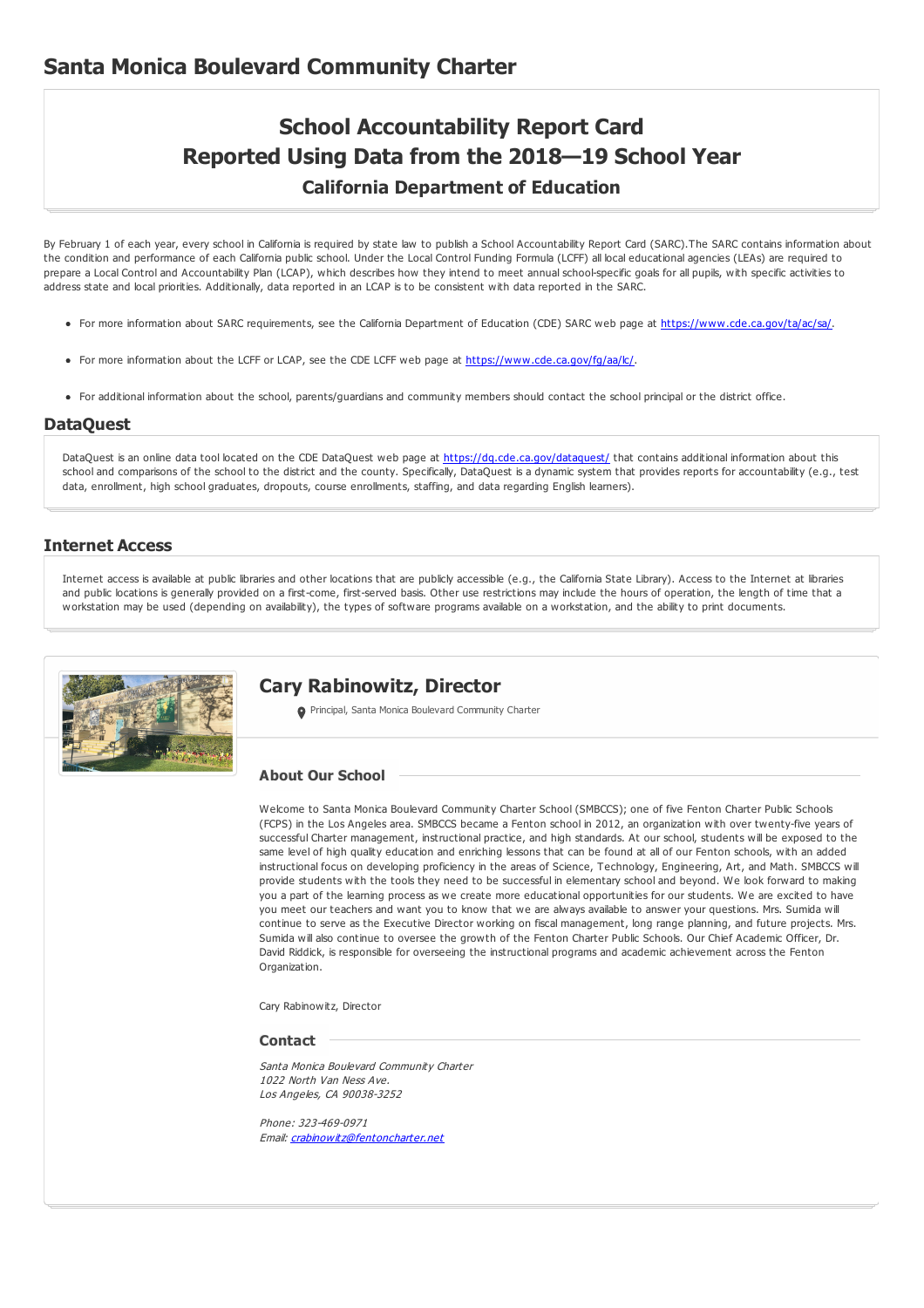## **About This School**

## **Contact Information (School Year 2019—20)**

| District Contact Information (School Year 2019-20) |                          |  |  |  |  |
|----------------------------------------------------|--------------------------|--|--|--|--|
| <b>District Name</b><br>Los Angeles Unified        |                          |  |  |  |  |
| <b>Phone Number</b>                                | 213-241-1000             |  |  |  |  |
| Superintendent                                     | Austin Beutner           |  |  |  |  |
| <b>Email Address</b>                               | austin.beutner@lausd.net |  |  |  |  |
| Website                                            | www.lausd.net            |  |  |  |  |

| School Contact Information (School Year 2019-20)    |                                          |  |  |  |
|-----------------------------------------------------|------------------------------------------|--|--|--|
| <b>School Name</b>                                  | Santa Monica Boulevard Community Charter |  |  |  |
| <b>Street</b>                                       | 1022 North Van Ness Ave.                 |  |  |  |
| City, State, Zip                                    | Los Angeles, Ca, 90038-3252              |  |  |  |
| <b>Phone Number</b>                                 | 323-469-0971                             |  |  |  |
| Principal                                           | Cary Rabinowitz, Director                |  |  |  |
| <b>Email Address</b>                                | crabinowitz@fentoncharter.net            |  |  |  |
| Website                                             | http://smbccs.fentoncharter.net          |  |  |  |
| County-District-School 19647336019079<br>(CDS) Code |                                          |  |  |  |

Last updated: 1/17/2020

## **School Description and Mission Statement (School Year 2019—20)**

Santa Monica Boulevard Community Charter School (SMBCCS) promotes academic achievement in a collaborative environment that creates self-confident, selfreliant learners who will become positive contributors to their communities.

In May 2012, LAUSD approved the divestiture of SMBCCS to come under the governance of Fenton Charter Public Schools (FCPS). SMBCCS is one of five schools under the governance of FCPS. The SMBCCS leadership team, teachers, parents, and students share a spirit of optimism and a strong focus on student learning. SMBCCS has a full-time certificated staff consisting of 4 administrators, 41 classroom teachers, and 4 Educational Specialists. The school provides students with additional full time certificated staff members including two school psychologists, a school counselor, a science teacher, a music teacher, and two Instructional Technology Coaches. In 2014, SMBCCS was granted six-year accreditation status by the Western Association of Schools and Colleges (WASC), and our school charter petition was renewed by the Los Angeles Unified District in 2017 to serve our community for the next 5 years.

#### Mission and Vision

The mission of Santa Monica Boulevard Community Charter School is to promote academic achievement in a collaborative environment that creates self-confident, self-reliant learners who will become positive contributors to their communities.

All members of Santa Monica Boulevard Community Charter School community are responsible for the school-wide vision:

• The students of Santa Monica Boulevard Community Charter School will actively seek learning opportunities by working cooperatively, thinking critically, and striving to master rigorous academic standards.

• The students, parents and employees of Santa Monica Boulevard Community Charter School will collaboratively establish and model the highest standards for student achievement, positive self-esteem, pro-social values, and respect for cultural diversity.

• The employees of Santa Monica Boulevard Community Charter School will demonstrate their belief in the value of lifelong learning and model the appropriate and desired behaviors and attitudes expected of students.

• The Santa Monica Boulevard Community Charter School community will work cooperatively and collaboratively to create a child-centered environment in which all partners are empowered by their own sense of ownership and responsibility to the Charter School.

• The Santa Monica Boulevard Community Charter School community and partners will maintain the highest level of integrity in fiscal management while seeking all available resources and using them effectively to support the instructional program.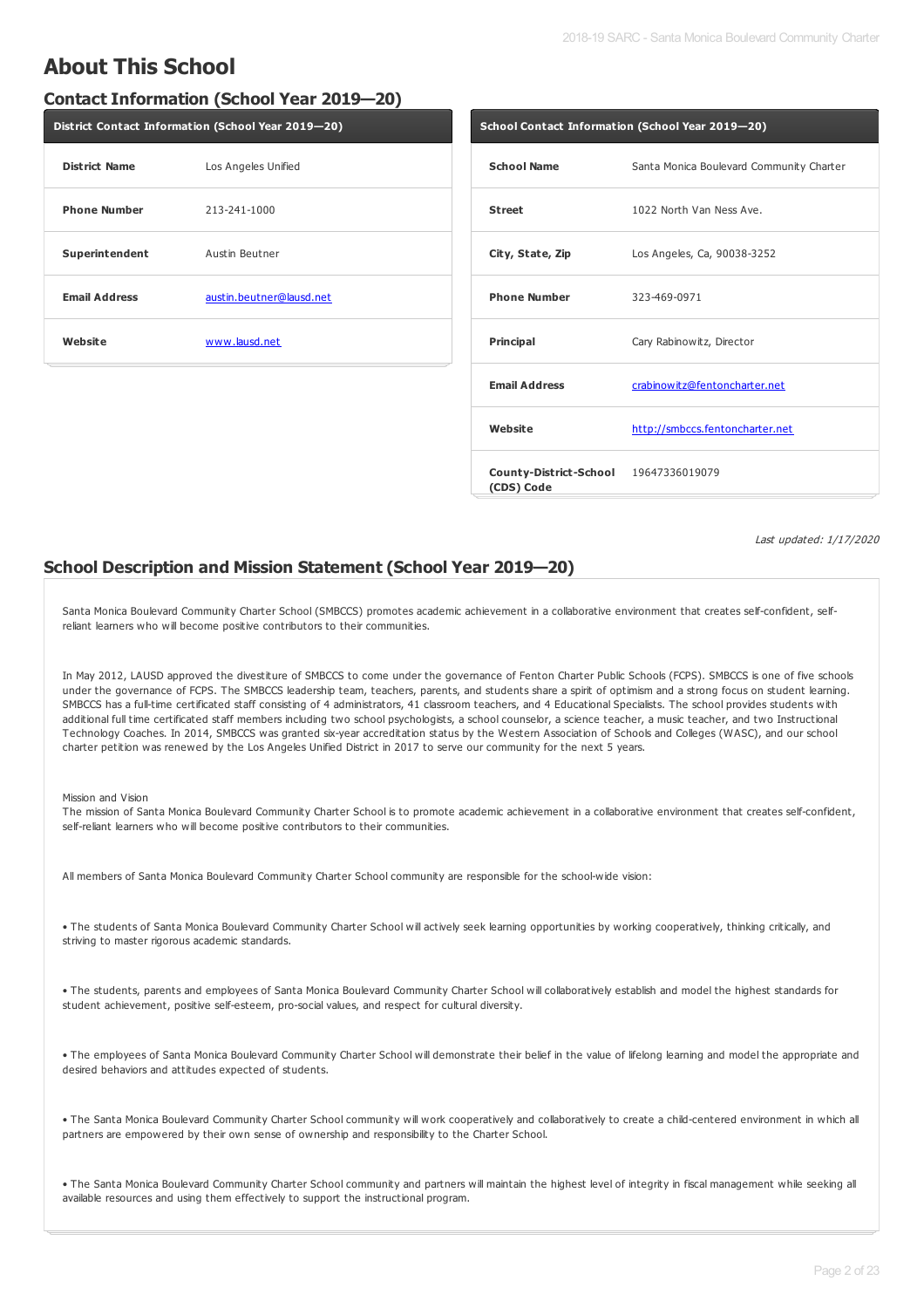Last updated: 1/24/2020 2018-19 SARC - Santa Monica Boulevard Community Charter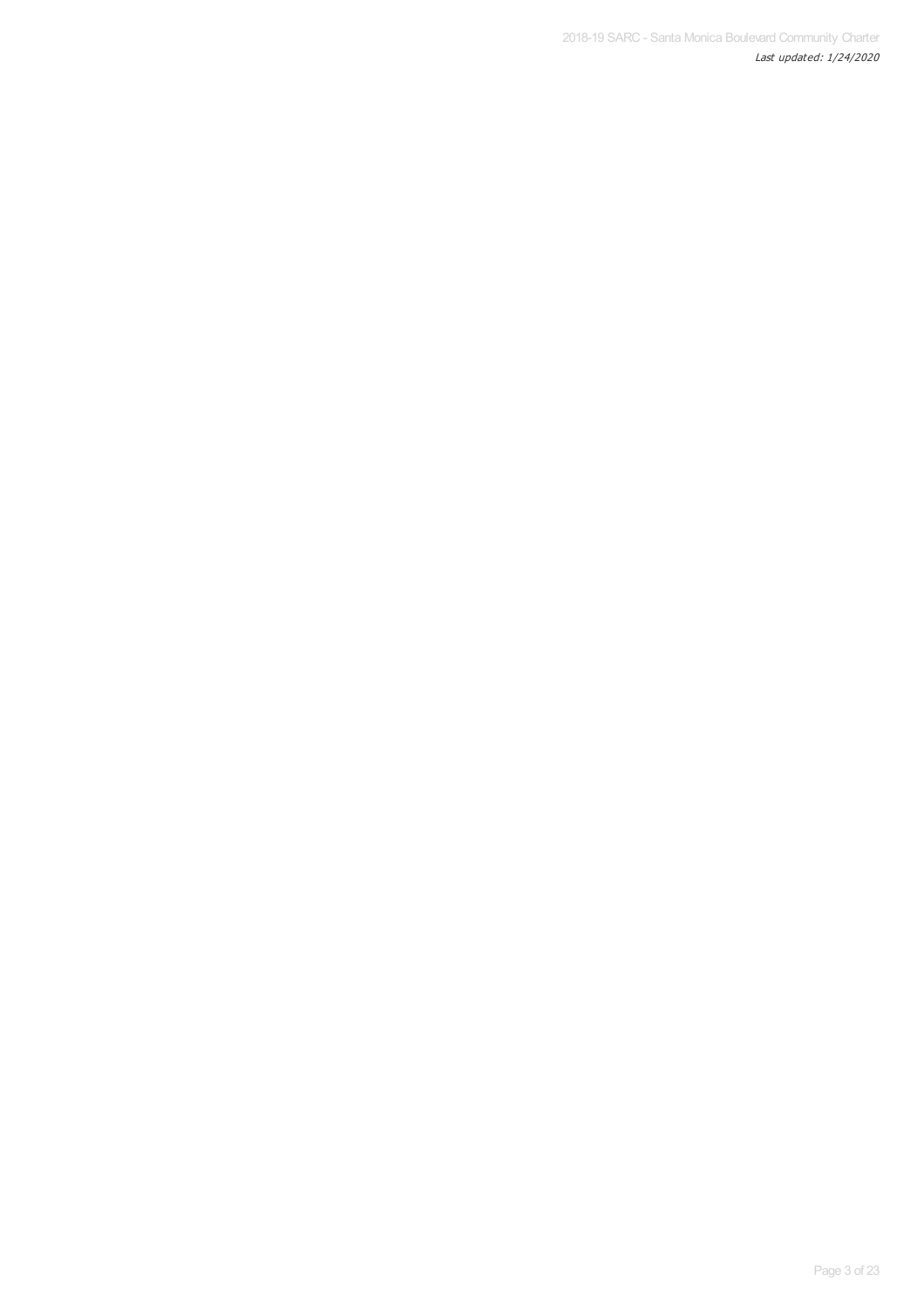2018-19 SARC - Santa Monica Boulevard Community Charter

## **Student Enrollment by Grade Level (School Year 2018—19)**

| <b>Grade Level</b>      | <b>Number of Students</b> |
|-------------------------|---------------------------|
| Kindergarten            | 142                       |
| Grade 1                 | 111                       |
| Grade 2                 | 137                       |
| Grade 3                 | 136                       |
| Grade 4                 | 128                       |
| Grade 5                 | 157                       |
| Grade 6                 | 78                        |
| <b>Total Enrollment</b> | 889                       |



Last updated: 1/24/2020

## **Student Enrollment by Student Group (School Year 2018—19)**

| <b>Student Group</b>                | <b>Percent of Total Enrollment</b> |
|-------------------------------------|------------------------------------|
| Black or African American           | 0.40%                              |
| American Indian or Alaska Native    | $\frac{0}{0}$                      |
| Asian                               | 1.10 %                             |
| Filipino                            | 0.40%                              |
| Hispanic or Latino                  | 96.00%                             |
| Native Hawaijan or Pacific Islander | $\frac{0}{0}$                      |
| White                               | 2.00%                              |
| Two or More Races                   | $\frac{0}{0}$                      |
| <b>Student Group (Other)</b>        | <b>Percent of Total Enrollment</b> |
| Socioeconomically Disadvantaged     | 96.70 %                            |
| English Learners                    | 55.70 %                            |
| Students with Disabilities          | 12.90 %                            |
| Foster Youth                        | 0.10%                              |
| Homeless                            | $\frac{0}{0}$                      |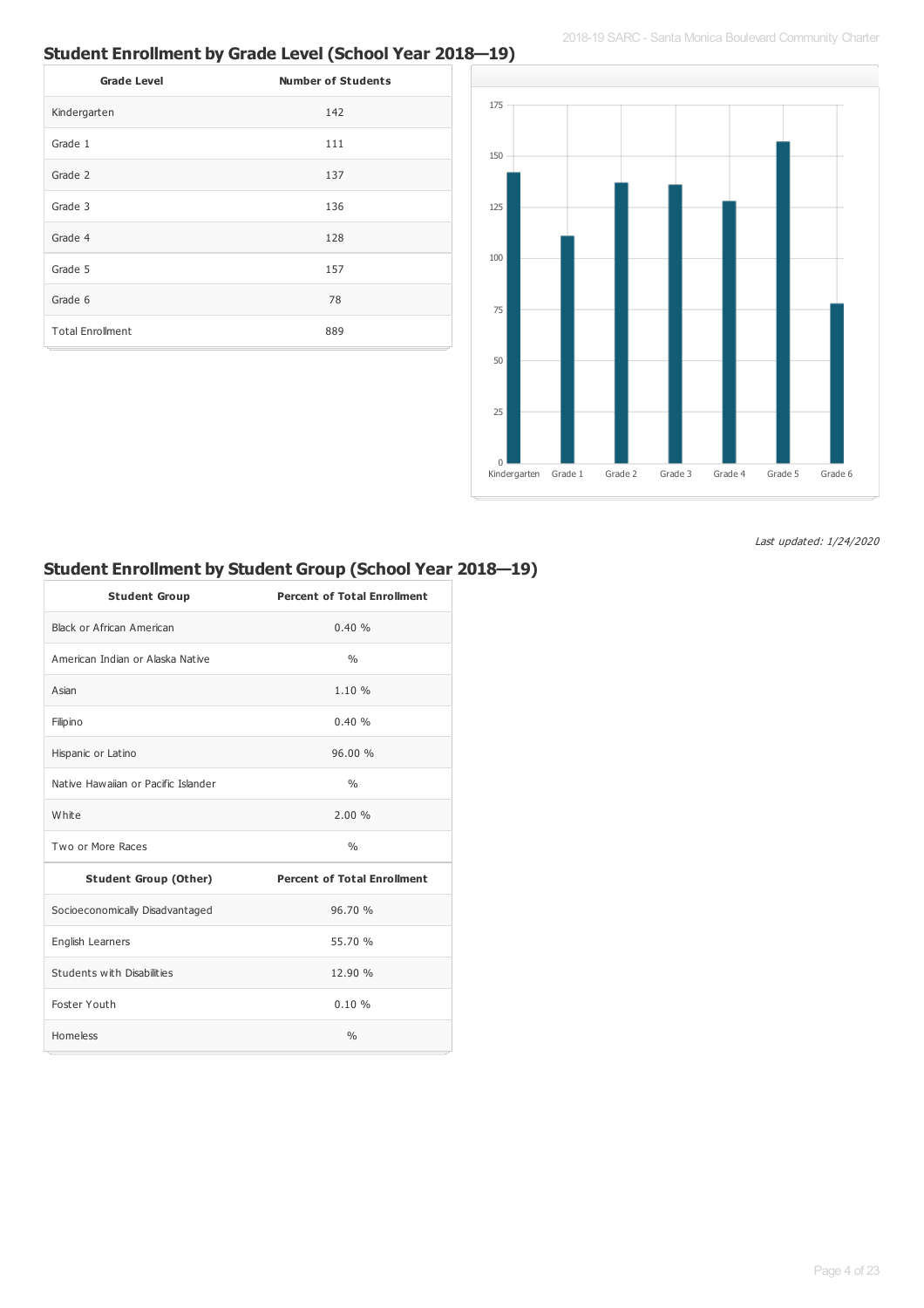## **A. Conditions of Learning**

# **State Priority: Basic**

The SARC provides the following information relevant to the State priority: Basic (Priority 1):

- Degree to which teachers are appropriately assigned and fully credentialed in the subject area and for the pupils they are teaching;
- Pupils have access to standards-aligned instructional materials; and
- School facilities are maintained in good repair

## **Teacher Credentials**

| <b>Teachers</b>                                                                   | School<br>2017<br>$-18$ | School<br>2018<br>$-19$ | School<br>2019<br>$-20$ | District<br>$2019-$<br>20 |
|-----------------------------------------------------------------------------------|-------------------------|-------------------------|-------------------------|---------------------------|
| With Full Credential                                                              | 49                      | 48                      | 45                      | 24740                     |
| Without Full Credential                                                           | 0                       | $\Omega$                | $\Omega$                |                           |
| Teachers Teaching Outside Subject<br>Area of Competence (with full<br>credential) | $\Omega$                | $\Omega$                | $\Omega$                |                           |



Last updated: 1/24/2020

### **Teacher Misassignments and Vacant Teacher Positions**

| <b>Indicator</b>                                  | $2017 -$<br>18 | $2018 -$<br>19 | $2019-$<br>20 |
|---------------------------------------------------|----------------|----------------|---------------|
| Misassignments of Teachers of English<br>Learners | 0              | U              | $\Omega$      |
| Total Teacher Misassignments*                     | 0              | O              | 0             |
| Vacant Teacher Positions                          | 0              |                | 0             |



Note: "Misassignments" refers to the number of positions filled by teachers who lack legal authorization to teach that grade level, subject area, student group, etc. \* Total Teacher Misassignments includes the number of Misassignments of Teachers of English Learners.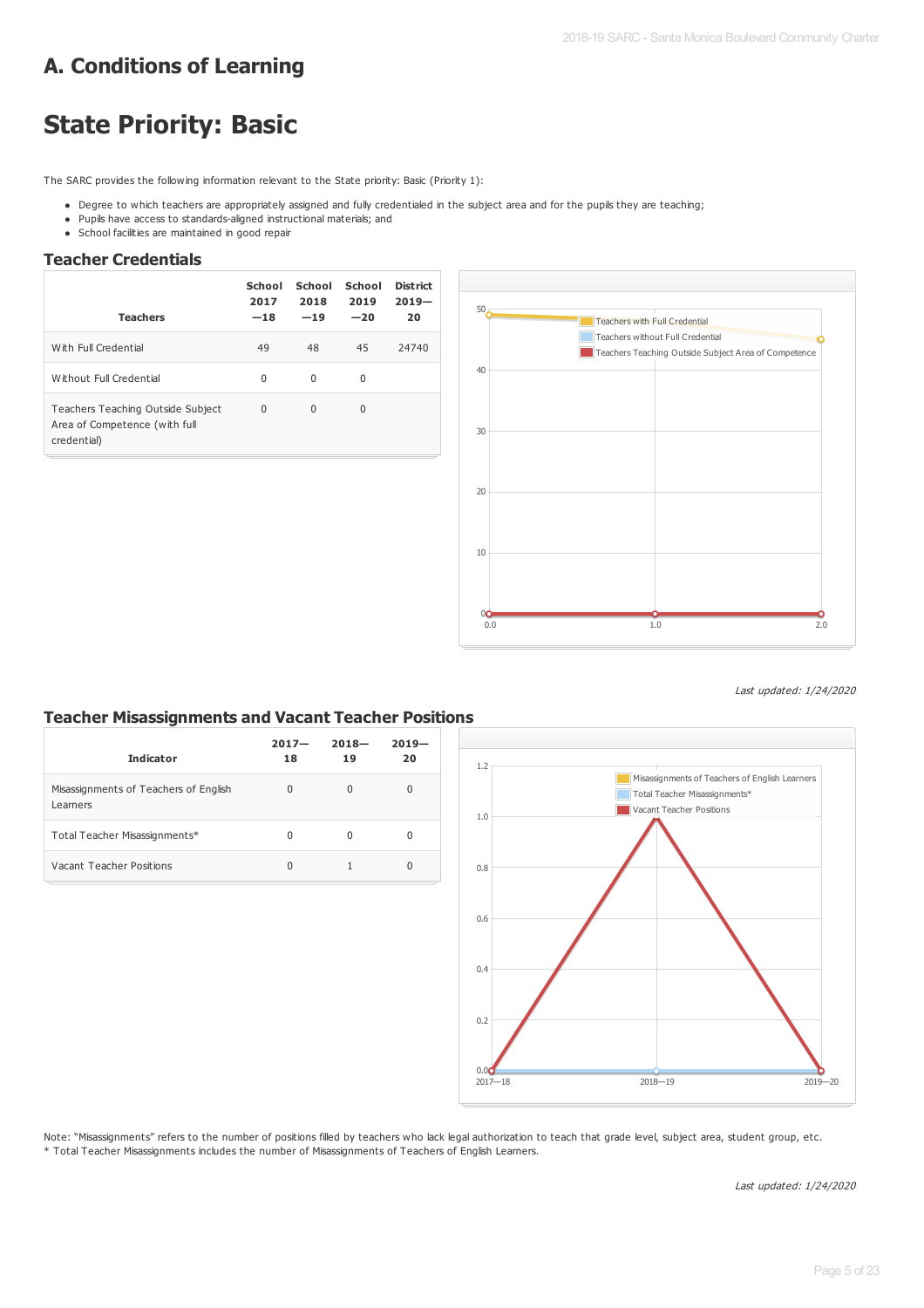## **Quality, Currency, Availability of Textbooks and Other Instructional Materials (School Year 2019—20)**

Year and month in which the data were collected: August 2019

| <b>Subject</b>                         | <b>Textbooks and Other Instructional Materials/year of Adoption</b>                                                                                                                                                                                                                                                                                                                                                                                                                                                                                                                                                                                                                                                                                                                                                                                           | <b>From Most</b><br>Recent<br>Adoption? | Percent<br><b>Students</b><br>Lacking<br>Own<br><b>Assigned</b><br>Copy |
|----------------------------------------|---------------------------------------------------------------------------------------------------------------------------------------------------------------------------------------------------------------------------------------------------------------------------------------------------------------------------------------------------------------------------------------------------------------------------------------------------------------------------------------------------------------------------------------------------------------------------------------------------------------------------------------------------------------------------------------------------------------------------------------------------------------------------------------------------------------------------------------------------------------|-----------------------------------------|-------------------------------------------------------------------------|
| Reading/Language<br>Arts               | Benchmark Advance, a program of Benchmark Education, was adopted in 2016 as the school-wide language arts<br>series. Benchmark is a research-based comprehensive language arts program that integrates instruction in all areas of<br>the discipline. It incorporates high quality, multi-cultural, award-winning literature with explicit instruction and ample<br>practice. Benchmark integrates the components of a balanced literacy program under a single umbrella: phonemic<br>awareness and phonics, fluency, reading comprehension strategies, English language development and mainstreaming<br>strategies, differentiated instruction techniques and materials, small group strategies and resources, and vocabulary<br>tools and strategies. Benchmark is on the approved Language Arts adoption list from California Department of<br>Education. | Yes                                     | 0.00%                                                                   |
| Mathematics                            | My Math, published by McGraw Hill Education, is the schoolwide Mathematics series and has been implemented in all<br>grades since August 2015. The series utilizes hands-on activities to introduce new concepts with rich mathematical<br>conversations actively engaging students in the learning process while concepts are developed, reviewed, and<br>practiced over time. The series is aligned with the Common Core State Standards for Mathematics and has been<br>approved through the California Dept. of Education.                                                                                                                                                                                                                                                                                                                                | Yes                                     | 0.00%                                                                   |
| Science                                | SMBCCS adopted Scott Foresman CA Science in 2006                                                                                                                                                                                                                                                                                                                                                                                                                                                                                                                                                                                                                                                                                                                                                                                                              | Yes                                     | 0.00%                                                                   |
| History-Social<br>Science              | California Studies Weekly - Social Studies, published by Studies Weekly, is the schoolwide Social Studies series and has<br>been implemented in all grades since August 2017.                                                                                                                                                                                                                                                                                                                                                                                                                                                                                                                                                                                                                                                                                 | Yes                                     | 0.00%                                                                   |
| Foreign Language                       |                                                                                                                                                                                                                                                                                                                                                                                                                                                                                                                                                                                                                                                                                                                                                                                                                                                               |                                         | 0.00%                                                                   |
| Health                                 |                                                                                                                                                                                                                                                                                                                                                                                                                                                                                                                                                                                                                                                                                                                                                                                                                                                               |                                         | 0.00%                                                                   |
| Visual and<br>Performing Arts          |                                                                                                                                                                                                                                                                                                                                                                                                                                                                                                                                                                                                                                                                                                                                                                                                                                                               |                                         | 0.0%                                                                    |
| Science Lab<br>Eqpmt (Grades 9-<br>12) | N/A                                                                                                                                                                                                                                                                                                                                                                                                                                                                                                                                                                                                                                                                                                                                                                                                                                                           | N/A                                     | 0.0%                                                                    |

Note: Cells with N/A values do not require data.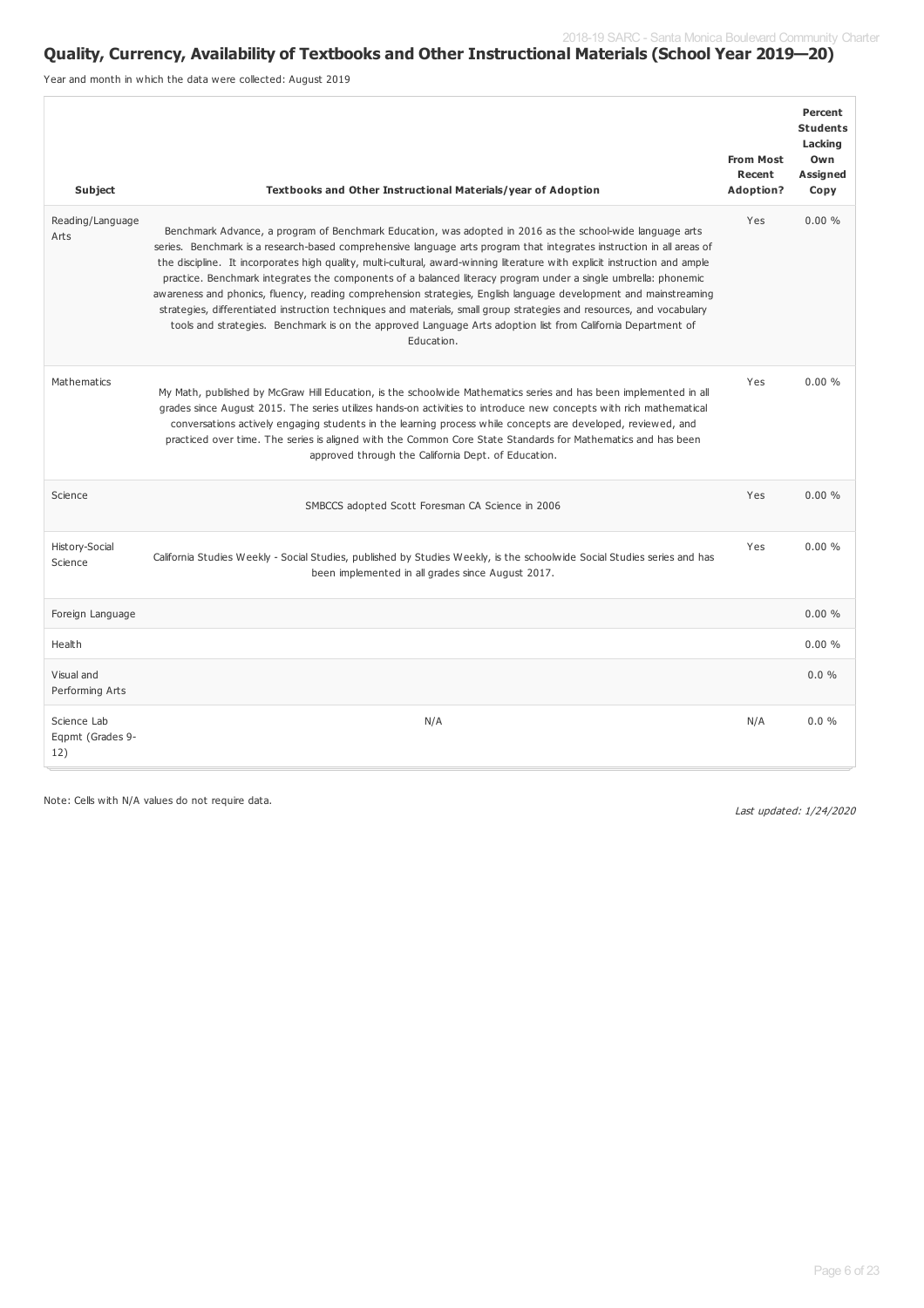### **School Facility Conditions and Planned Improvements**

The custodial and maintenance staff of Santa Monica Blvd. Community Charter School (SMBCCS) makes every effort to ensure a safe, clean, and secure environment for students and staff. Classrooms are cleaned daily, and student restrooms are cleaned three to five times a day. Classroom floors and hallways are stripped and waxed four times a year, and all carpets are professionally cleaned four times a year and additionally as needed. The facility is maintained by the SMBCCS custodial and maintenance staff, with the added assistance of a gardener one full day a week. The gardener trims plants and trees, weeds, rakes and mows the two grass areas, and removes and replaces plants and flowers as needed. Professional tree trimmers are hired to trim the twenty mature trees (almost as old as the 50-year old campus) every three years. Any areas of the school that are in need of repair are cared for immediately and routine maintenance such as interior and exterior painting are conducted regularly and as needed.

On May 10, 2012, after the divestiture of SMBCCS to FCPS, Kelly Schmader, LAUSD's Chief Facilities Executive and Roger Finstad, Director of Maintenance and Operations for LAUSD, visited SMBCCS to review repairs needed at SMBCCS. Recommendations were made to repair the blacktop on the playground, bathrooms in the J-building, removal of the blacktop where a bungalow was to be extracted, repair the leaking roof in the "Towers", and refurbish the windows in the twostory building. These renovations took place during the 2012-13 school year. We are very fortunate to have a positive relationship with LAUSD's facilities division and commend the district on their proactive approach to ensure the safety of our students. The windows and exterior doors of the "Towers" were replaced during the 2013-14 school year.

In addition to the LAUSD upgrades, Santa Monica completed the following upgrades to the facility in 2012-2013:

installation of an intrusion alarm system for the campus as well as the parent center

re-keying of the campus to ensure school safety

improvement to the technology infrastructure, including switching from LAUSD to Time Warner's network and ensuring internet connectivity and phone service to all classrooms

The following upgrades were completed in 2014-2015:

installation of a walkway behind the north and south towers to ensure safety during emergency drills and afternoon dismissal

technology upgrades in the auditorium, including the installation of Apple TV, a backward-facing projection screen and projector, media panel, and microphones

New paint to the main building and bungalows

installation of awnings to all bungalow doors

completion and grand opening of the new Parent Center

installation of digital clocks in all classrooms

The following upgrades were completed in 2015-2016:

replacement of three bungalows with approved Div. of the State Architect bungalows, adding two additional students bathrooms and one staff bathroom to campus

installed to large grass areas - one on the main yard and one at a dismissal gate

upgraded equipment and grass area on Kindergarten play area

installed computer counters in every room

Added three Apple iMac desktop computers per class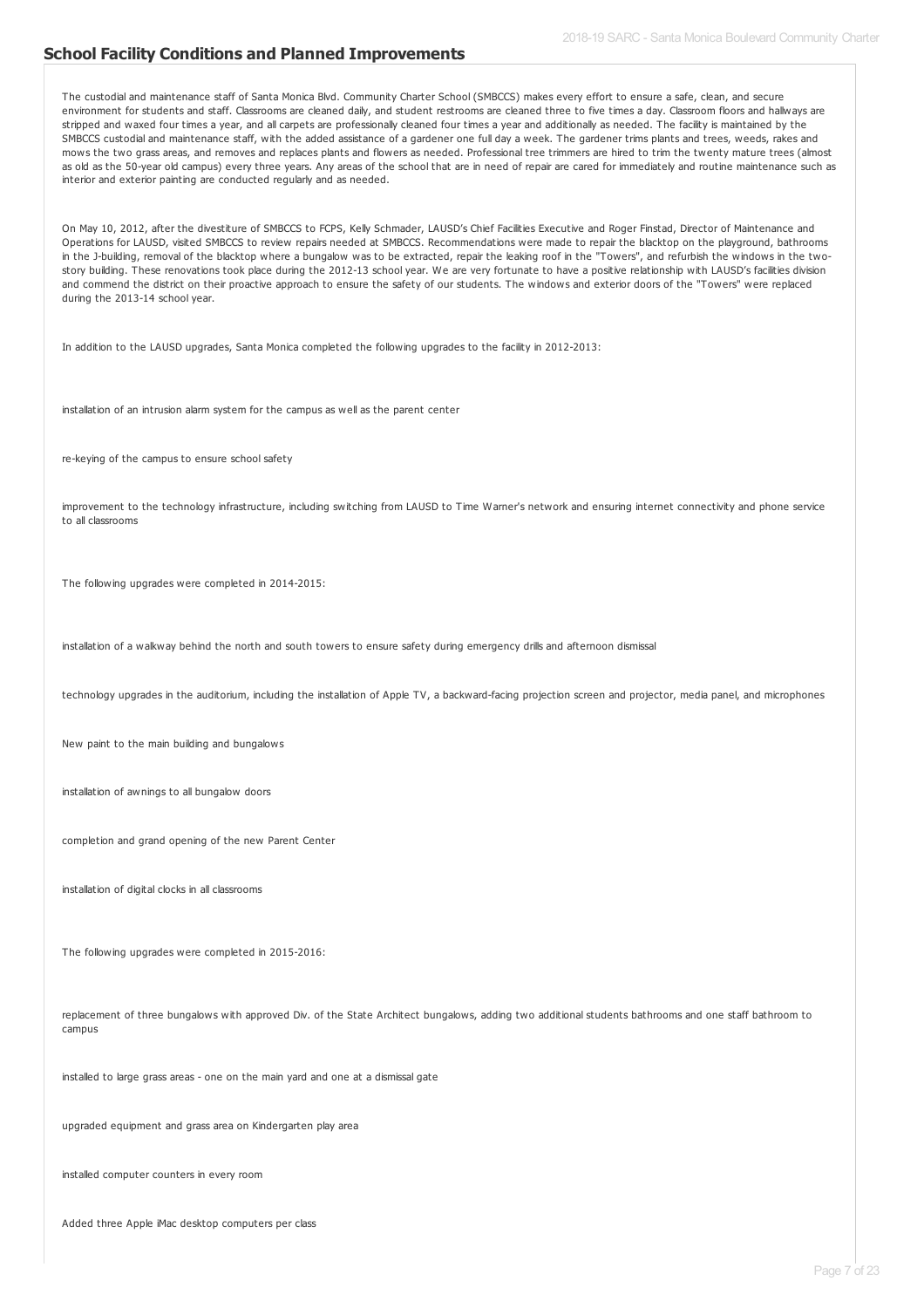The following upgrades were completed in 2016-2017:

installed additional security cameras to increase student safety

installed interactive short-throw projectors in every classroom

The following upgrades were completed in 2017-2018:

plated trees for additional security along the school perimeter fence

Added LED lighting around the perimeter of the school

added additional iPads and laptop computers for a 1:1, student: digital device ratio

installed an automatic entry/exit gate at the staff parking lot

purchased new outside tables in our outdoor PreK/K play area

installation of main office security buzzer and visitor camera

The following upgrades were completed in 2018-2019:

New roof installation on our 6th grade two-story federal building

re-installation of two large grass areas at dismissal gate and on the main play yard

purchase of 160 additional laptops to be used to increase efficiency in state testing

renovation of student bathrooms with new tile floors, walls, upgraded ceiling and lighting, stalls, urinals, and toilets

renovation of staff bathrooms with new tile floors, walls, upgraded ceiling and lighting, and paint

Parking lot resurfacing

re-installation of an upgraded speaker system on the main play yard

#### Last updated: 1/24/2020

## **School Facility Good Repair Status**

Year and month of the most recent FIT report: August 2019

| <b>System Inspected</b>                    | Rating | Repair Needed and Action Taken or Planned |
|--------------------------------------------|--------|-------------------------------------------|
| Systems: Gas Leaks, Mechanical/HVAC, Sewer | Good   |                                           |
| <b>Interior:</b> Interior Surfaces         | Good   |                                           |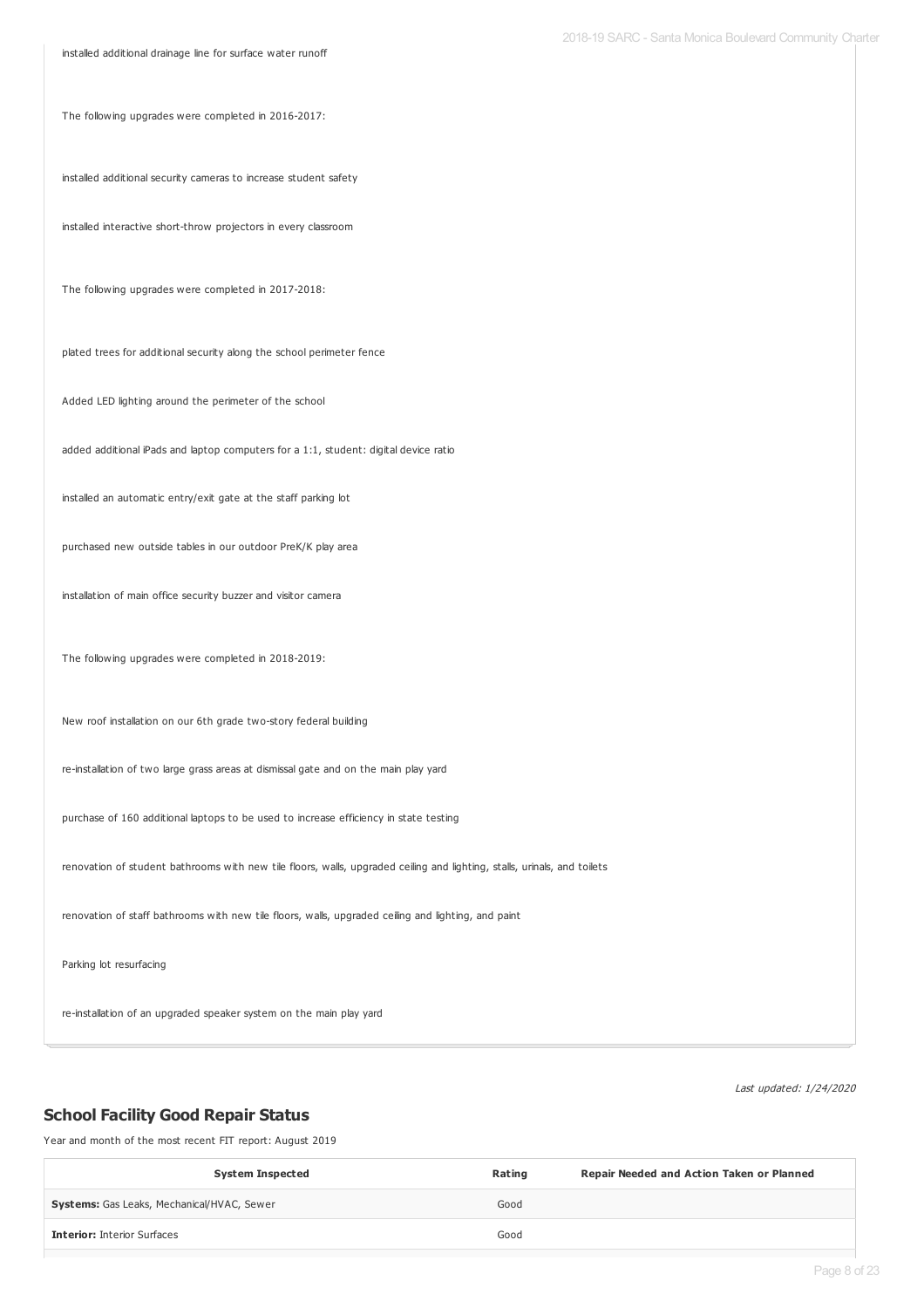| <b>Cleanliness:</b> Overall Cleanliness, Pest/Vermin Infestation       | Good | 2018-19 SARC - Santa Monica Boulevard Community Charter |
|------------------------------------------------------------------------|------|---------------------------------------------------------|
| <b>Electrical: Electrical</b>                                          | Good |                                                         |
| <b>Restrooms/Fountains: Restrooms, Sinks/Fountains</b>                 | Good |                                                         |
| Safety: Fire Safety, Hazardous Materials                               | Good |                                                         |
| <b>Structural: Structural Damage, Roofs</b>                            | Good |                                                         |
| <b>External: Playground/School Grounds, Windows/Doors/Gates/Fences</b> | Good |                                                         |

## **Overall Facility Rate**

Year and month of the most recent FIT report: August 2019

Overall Rating **Exemplary**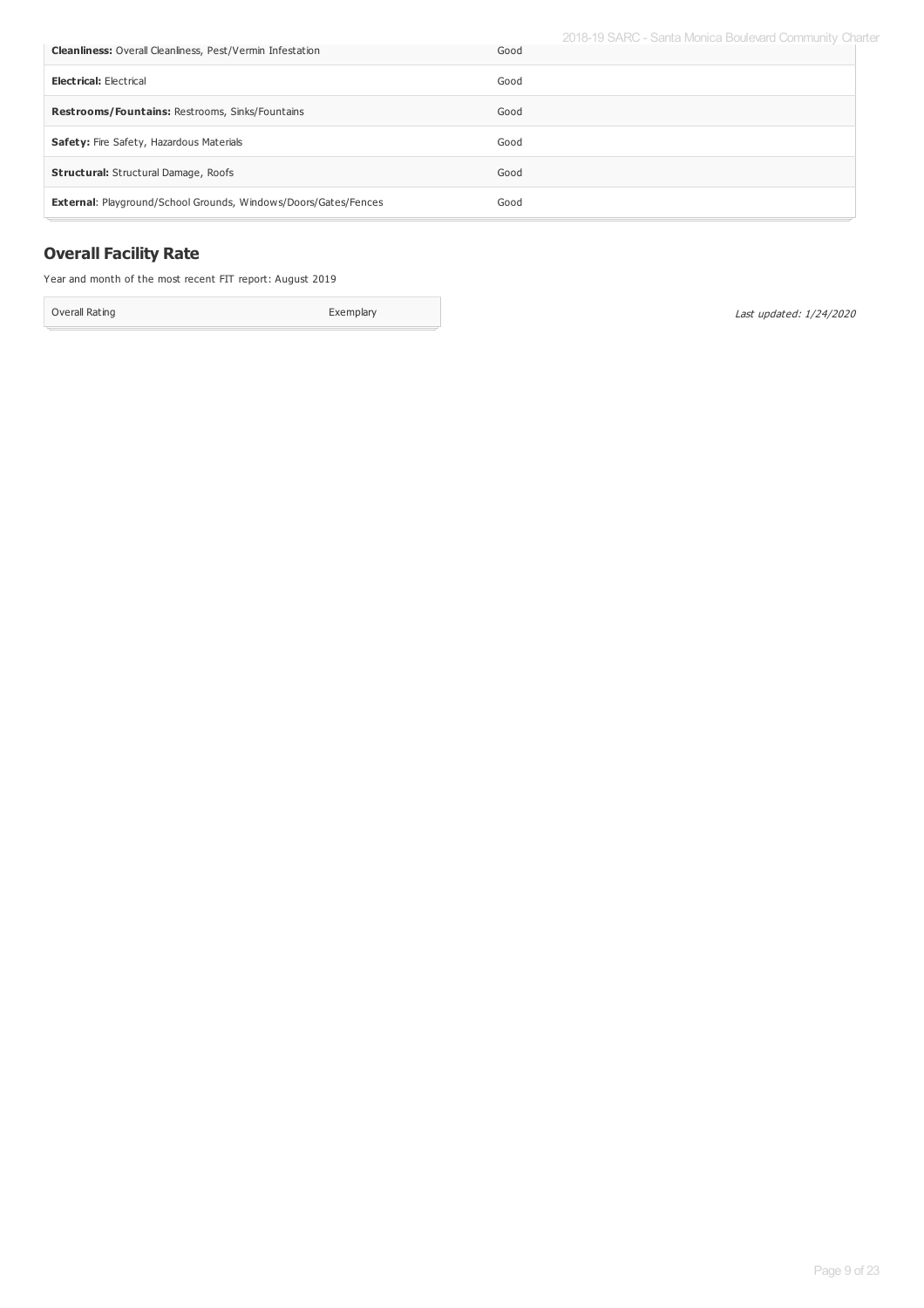## **B. Pupil Outcomes**

# **State Priority: Pupil Achievement**

The SARC provides the following information relevant to the State priority: Pupil Achievement (Priority 4):

- **Statewide assessments** (i.e., California Assessment of Student Performance and Progress [CAASPP] System, which includes the Smarter Balanced Summative Assessments for students in the general education population and the California Alternate Assessments [CAAs] for English language arts/literacy [ELA] and mathematics given in grades three through eight and grade eleven. Only eligible students may participate in the administration of the CAAs. CAAs items are aligned with alternate achievement standards, which are linked with the Common Core State Standards [CCSS] for students with the most significant cognitive disabilities); and
- The percentage of students who have successfully completed courses that satisfy the requirements for entrance to the University of California and the California State University, or career technical education sequences or programs of study.

#### **CAASPP Test Results in ELA and Mathematics for All Students Grades Three through Eight and Grade Eleven Percentage of Students Meeting or Exceeding the State Standard**

| <b>Subject</b>                                       | School<br>$2017 - 18$ | School<br>$2018 - 19$ | <b>District</b><br>$2017 - 18$ | <b>District</b><br>$2018 - 19$ | State<br>$2017 - 18$ | State<br>$2018 - 19$ |
|------------------------------------------------------|-----------------------|-----------------------|--------------------------------|--------------------------------|----------------------|----------------------|
| English Language Arts / Literacy (grades 3-8 and 11) | 46.0%                 | 41.0%                 | 43.0%                          | 45.0%                          | 50.0%                | 50.0%                |
| Mathematics (grades 3-8 and 11)                      | 32.0%                 | 37.0%                 | 32.0%                          | 34.0%                          | 38.0%                | 39.0%                |

Note: Percentages are not calculated when the number of students tested is ten or less, either because the number of students in this category is too small for statistical accuracy or to protect student privacy.

Note: ELA and Mathematics test results include the Smarter Balanced Summative Assessment and the CAA. The "Percent Met or Exceeded" is calculated by taking the total number of students who met or exceeded the standard on the Smarter Balanced Summative Assessment plus the total number of students who met the standard (i.e., achieved Level 3-Alternate) on the CAAs divided by the total number of students who participated in both assessments.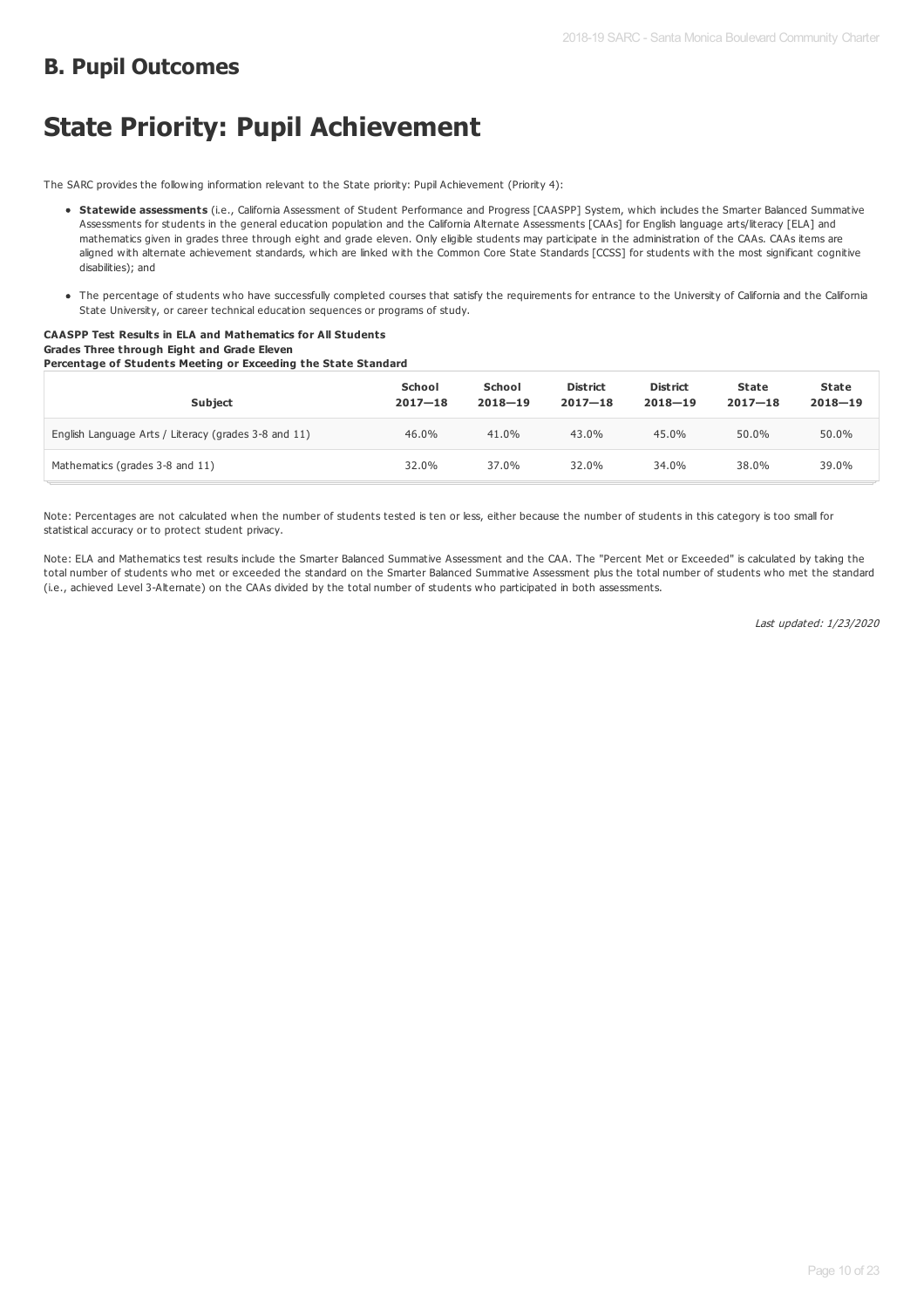#### **CAASPP Test Results in ELA by Student Group Grades Three through Eight and Grade Eleven (School Year 2018—19)**

| <b>Student Group</b>                          | <b>Total Enrollment</b>            | <b>Number Tested</b>     | <b>Percent Tested</b>    |                                                     | Percent Not Tested  Percent Met or Exceeded |
|-----------------------------------------------|------------------------------------|--------------------------|--------------------------|-----------------------------------------------------|---------------------------------------------|
| All Students                                  | 504                                | 492                      | 97.62%                   | 2.38%                                               | 41.26%                                      |
| Male                                          | 273                                | 267                      | 97.80%                   | 2.20%                                               | 39.70%                                      |
| Female                                        | 231                                | 225                      | 97.40%                   | 2.60%                                               | 43.11%                                      |
| Black or African American                     | $\hspace{0.05cm} -\hspace{0.05cm}$ | $\overline{\phantom{a}}$ | $\overline{\phantom{a}}$ | $\overline{\phantom{a}}$                            |                                             |
| American Indian or Alaska Native              |                                    |                          |                          |                                                     |                                             |
| Asian                                         | $\hspace{0.05cm} -\hspace{0.05cm}$ | $\overline{\phantom{a}}$ | $\overline{\phantom{a}}$ | $\overline{\phantom{a}}$                            |                                             |
| Filipino                                      | $\overline{\phantom{a}}$           | $\overline{\phantom{a}}$ | $\overline{\phantom{0}}$ | $\hspace{0.05cm} -\hspace{0.05cm} -\hspace{0.05cm}$ |                                             |
| Hispanic or Latino                            | 483                                | 471                      | 97.52%                   | 2.48%                                               | 40.55%                                      |
| Native Hawaiian or Pacific Islander           |                                    |                          |                          |                                                     |                                             |
| White                                         | 12                                 | 12                       | 100.00%                  | $0.00\%$                                            | 50.00%                                      |
| Two or More Races                             |                                    |                          |                          |                                                     |                                             |
| Socioeconomically Disadvantaged               | 485                                | 475                      | 97.94%                   | 2.06%                                               | 40.63%                                      |
| English Learners                              | 378                                | 366                      | 96.83%                   | 3.17%                                               | 34.15%                                      |
| Students with Disabilities                    | 103                                | 103                      | 100.00%                  | $0.00\%$                                            | 4.85%                                       |
| Students Receiving Migrant Education Services |                                    |                          |                          |                                                     |                                             |
| Foster Youth                                  | $\overline{\phantom{a}}$           | $\overline{\phantom{a}}$ | $\hspace{0.05cm} \ldots$ | $\hspace{0.05cm} -\hspace{0.05cm} -\hspace{0.05cm}$ |                                             |
| Homeless                                      |                                    |                          |                          |                                                     |                                             |

Note: ELA test results include the Smarter Balanced Summative Assessment and the CAA. The "Percent Met or Exceeded" is calculated by taking the total number of students who met or exceeded the standard on the Smarter Balanced Summative Assessment plus the total number of students who met the standard (i.e., achieved Level 3-Alternate) on the CAAs divided by the total number of students who participated in both assessments.

Note: Double dashes (--) appear in the table when the number of students is ten or less, either because the number of students in this category is too small for statistical accuracy or to protect student privacy.

Note: The number of students tested includes all students who participated in the test whether they received a score or not; however, the number of students tested is not the number that was used to calculate the achievement level percentages. The achievement level percentages are calculated using only students who received scores.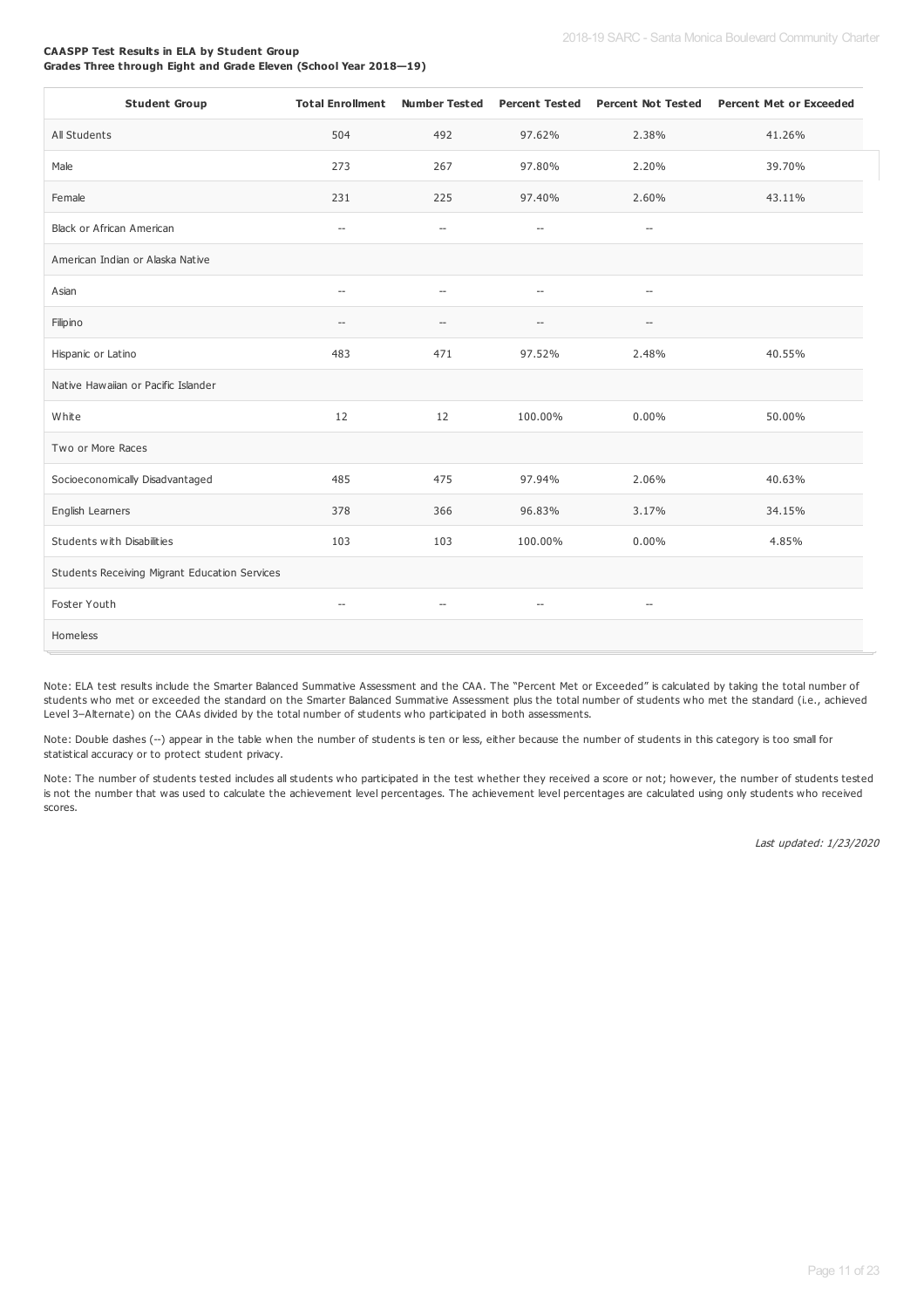#### **CAASPP Test Results in Mathematics by Student Group Grades Three through Eight and Grade Eleven (School Year 2018—19)**

| <b>Student Group</b>                          | Total Enrollment Number Tested Percent Tested |                                                     |                          |                                                     | Percent Not Tested  Percent Met or Exceeded |
|-----------------------------------------------|-----------------------------------------------|-----------------------------------------------------|--------------------------|-----------------------------------------------------|---------------------------------------------|
| All Students                                  | 504                                           | 504                                                 | 100.00%                  | $0.00\%$                                            | 36.51%                                      |
| Male                                          | 273                                           | 273                                                 | 100.00%                  | $0.00\%$                                            | 39.19%                                      |
| Female                                        | 231                                           | 231                                                 | 100.00%                  | $0.00\%$                                            | 33.33%                                      |
| <b>Black or African American</b>              | $\hspace{0.05cm} \ldots$                      | $\hspace{0.05cm} -\hspace{0.05cm} -\hspace{0.05cm}$ | $\hspace{0.05cm} \ldots$ | $\hspace{0.05cm} -\hspace{0.05cm} -\hspace{0.05cm}$ |                                             |
| American Indian or Alaska Native              |                                               |                                                     |                          |                                                     |                                             |
| Asian                                         | $\hspace{0.05cm} -$                           | $\hspace{0.05cm} -\hspace{0.05cm} -\hspace{0.05cm}$ | $\hspace{0.05cm} \ldots$ | $-\hbox{--}$                                        |                                             |
| Filipino                                      | $\overline{\phantom{a}}$                      | $\overline{\phantom{a}}$                            | --                       | $\hspace{0.05cm} -\hspace{0.05cm} -\hspace{0.05cm}$ |                                             |
| Hispanic or Latino                            | 483                                           | 483                                                 | 100.00%                  | $0.00\%$                                            | 35.61%                                      |
| Native Hawaiian or Pacific Islander           |                                               |                                                     |                          |                                                     |                                             |
| White                                         | 12                                            | 12                                                  | 100.00%                  | $0.00\%$                                            | 58.33%                                      |
| Two or More Races                             |                                               |                                                     |                          |                                                     |                                             |
| Socioeconomically Disadvantaged               | 485                                           | 485                                                 | 100.00%                  | $0.00\%$                                            | 36.91%                                      |
| English Learners                              | 378                                           | 378                                                 | 100.00%                  | $0.00\%$                                            | 32.28%                                      |
| Students with Disabilities                    | 103                                           | 103                                                 | 100.00%                  | $0.00\%$                                            | 5.83%                                       |
| Students Receiving Migrant Education Services |                                               |                                                     |                          |                                                     |                                             |
| Foster Youth                                  | $\hspace{0.05cm} -\hspace{0.05cm}$            | $\overline{\phantom{a}}$                            | $\hspace{0.05cm} \ldots$ | $\hspace{0.05cm} -\hspace{0.05cm} -\hspace{0.05cm}$ |                                             |
| Homeless                                      |                                               |                                                     |                          |                                                     |                                             |

Note: Mathematics test results include the Smarter Balanced Summative Assessment and the CAA. The "Percent Met or Exceeded" is calculated by taking the total number of students who met or exceeded the standard on the Smarter Balanced Summative Assessment plus the total number of students who met the standard (i.e., achieved Level 3–Alternate) on the CAAs divided by the total number of students who participated in both assessments.

Note: Double dashes (--) appear in the table when the number of students is ten or less, either because the number of students in this category is too small for statistical accuracy or to protect student privacy.

Note: The number of students tested includes all students who participated in the test whether they received a score or not; however, the number of students tested is not the number that was used to calculate the achievement level percentages. The achievement level percentages are calculated using only students who received scores.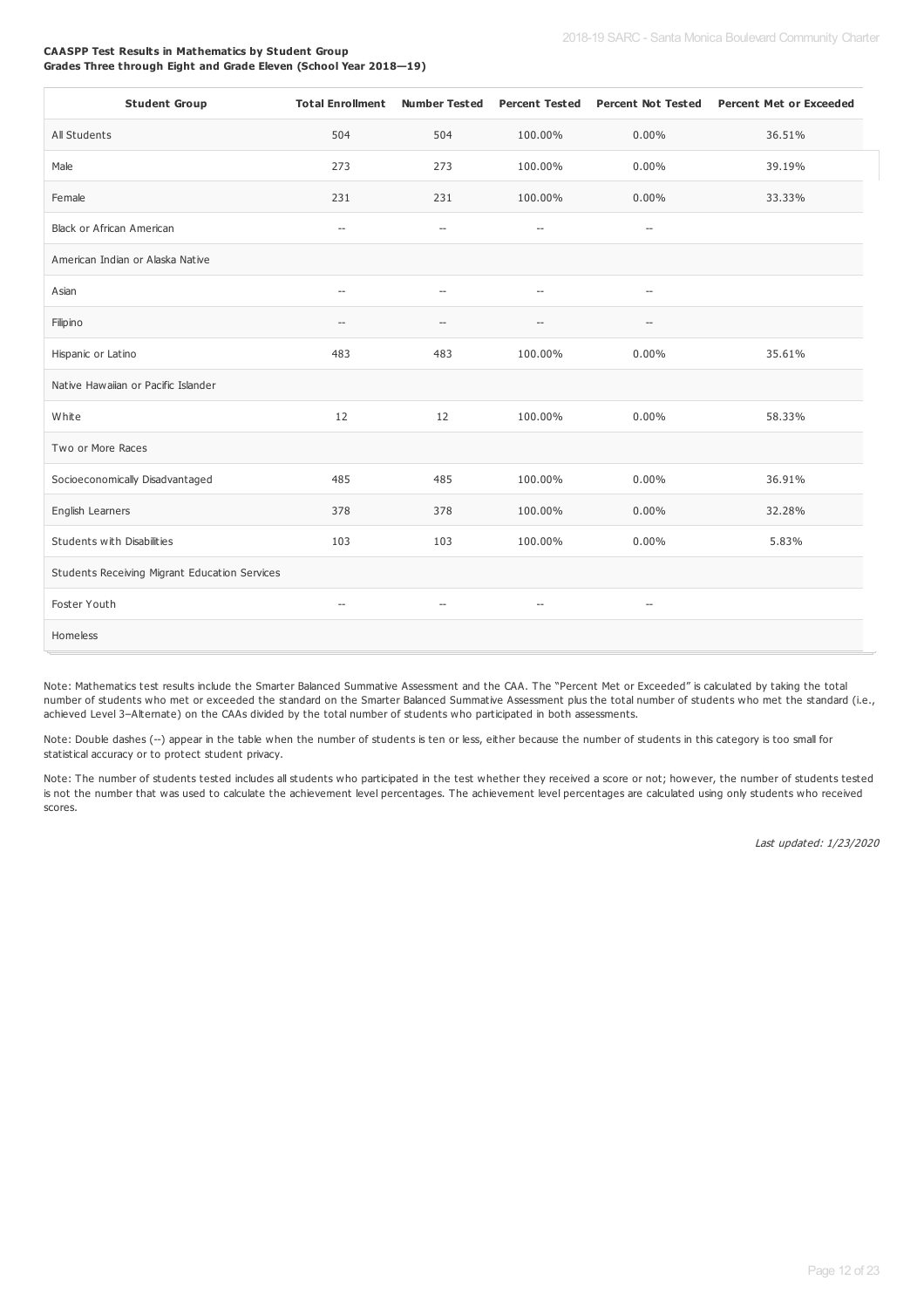#### **CAASPP Test Results in Science for All Students Grades Five, Eight and High School Percentage of Students Meeting or Exceeding the State Standard**

| <b>Subject</b>                         | School      | School      | <b>District</b> | <b>District</b> | <b>State</b> | <b>State</b> |
|----------------------------------------|-------------|-------------|-----------------|-----------------|--------------|--------------|
|                                        | $2017 - 18$ | $2018 - 19$ | $2017 - 18$     | $2018 - 19$     | $2017 - 18$  | $2018 - 19$  |
| Science (grades 5, 8, and high school) | N/A         | N/A         | N/A             | N/A             | N/A          | N/A          |

#### Note: Cells with N/A values do not require data.

Note: This is a placeholder for the California Science Test (CAST) which was administered operationally during the 2018–19 school year. However, these data are not available for inclusion in the 2018–19 SARC posting due February 1, 2020. These data will be included in the 2019–20 SARC posting due February 1, 2021.

Last updated: 1/23/2020

## **Career Technical Education (CTE) Participation (School Year 2018—19)**

| <b>Measure</b>                                                                                                          | <b>CTE Program Participation</b> |
|-------------------------------------------------------------------------------------------------------------------------|----------------------------------|
| Number of Pupils Participating in CTE                                                                                   |                                  |
| Percent of Pupils that Complete a CTE Program and Earn a High School Diploma                                            | --                               |
| Percent of CTE Courses that are Sequenced or Articulated Between the School and Institutions of Postsecondary Education | $\hspace{0.05cm}$                |

Last updated: 1/23/2020

## **Courses for University of California (UC) and/or California State University (CSU) Admission**

| <b>UC/CSU Course Measure</b>                                              | Percent  |
|---------------------------------------------------------------------------|----------|
| 2018–19 Pupils Enrolled in Courses Required for UC/CSU Admission          | $0.00\%$ |
| 2017-18 Graduates Who Completed All Courses Required for UC/CSU Admission | --       |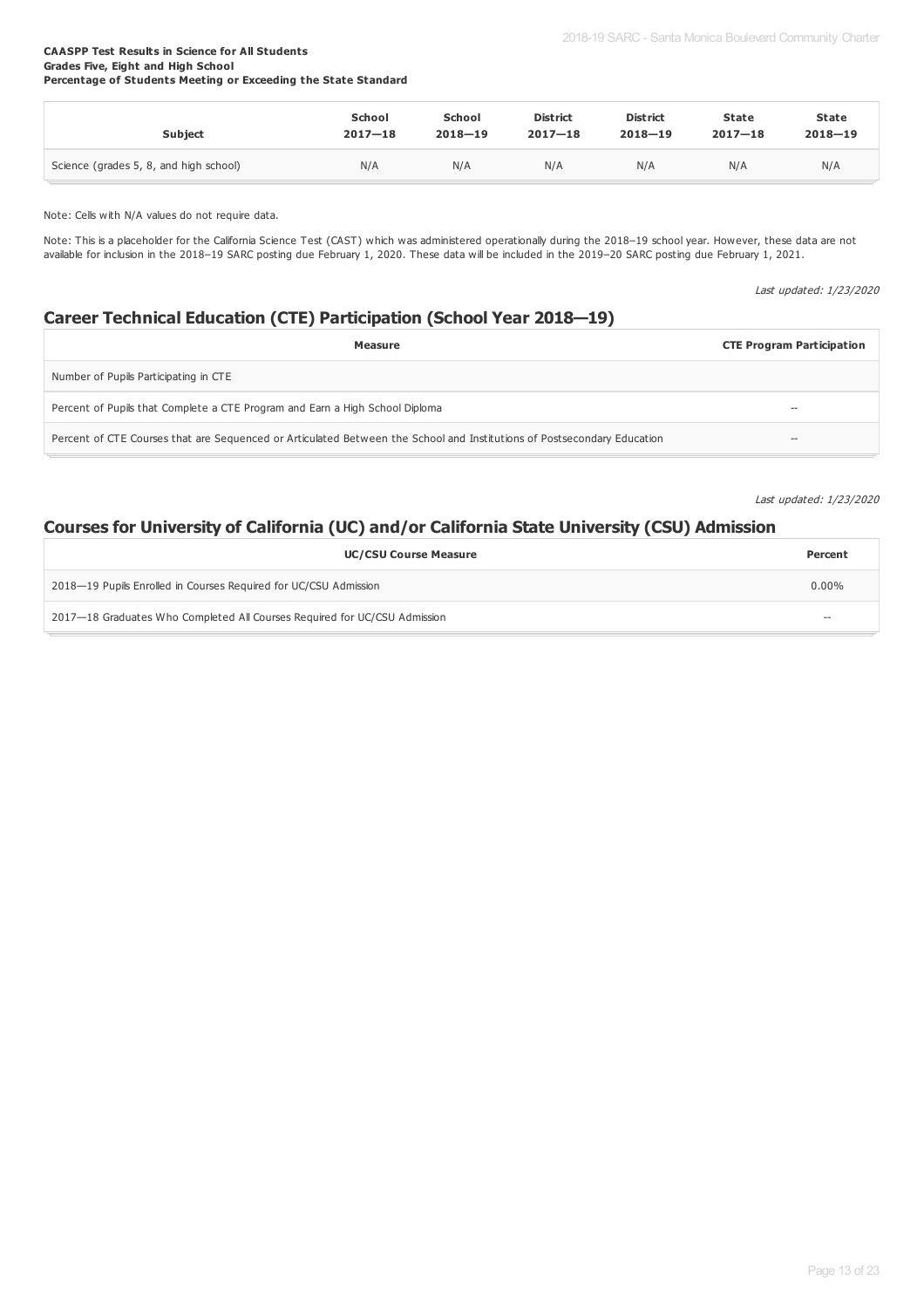# **State Priority: Other Pupil Outcomes**

The SARC provides the following information relevant to the State priority: Other Pupil Outcomes (Priority 8):

Pupil outcomes in the subject area of physical education

## **California Physical Fitness Test Results (School Year 2018—19)**

| Grade | Percentage of Students Meeting Four of Six | Percentage of Students Meeting Five of Six | Percentage of Students Meeting Six of Six |
|-------|--------------------------------------------|--------------------------------------------|-------------------------------------------|
| Level | <b>Fitness Standards</b>                   | <b>Fitness Standards</b>                   | <b>Fitness Standards</b>                  |
|       | 19.50%                                     | 23.40%                                     | 18.20%                                    |

Note: Percentages are not calculated and double dashes (--) appear in the table when the number of students tested is ten or less, either because the number of students in this category is too small for statistical accuracy or to protect student privacy.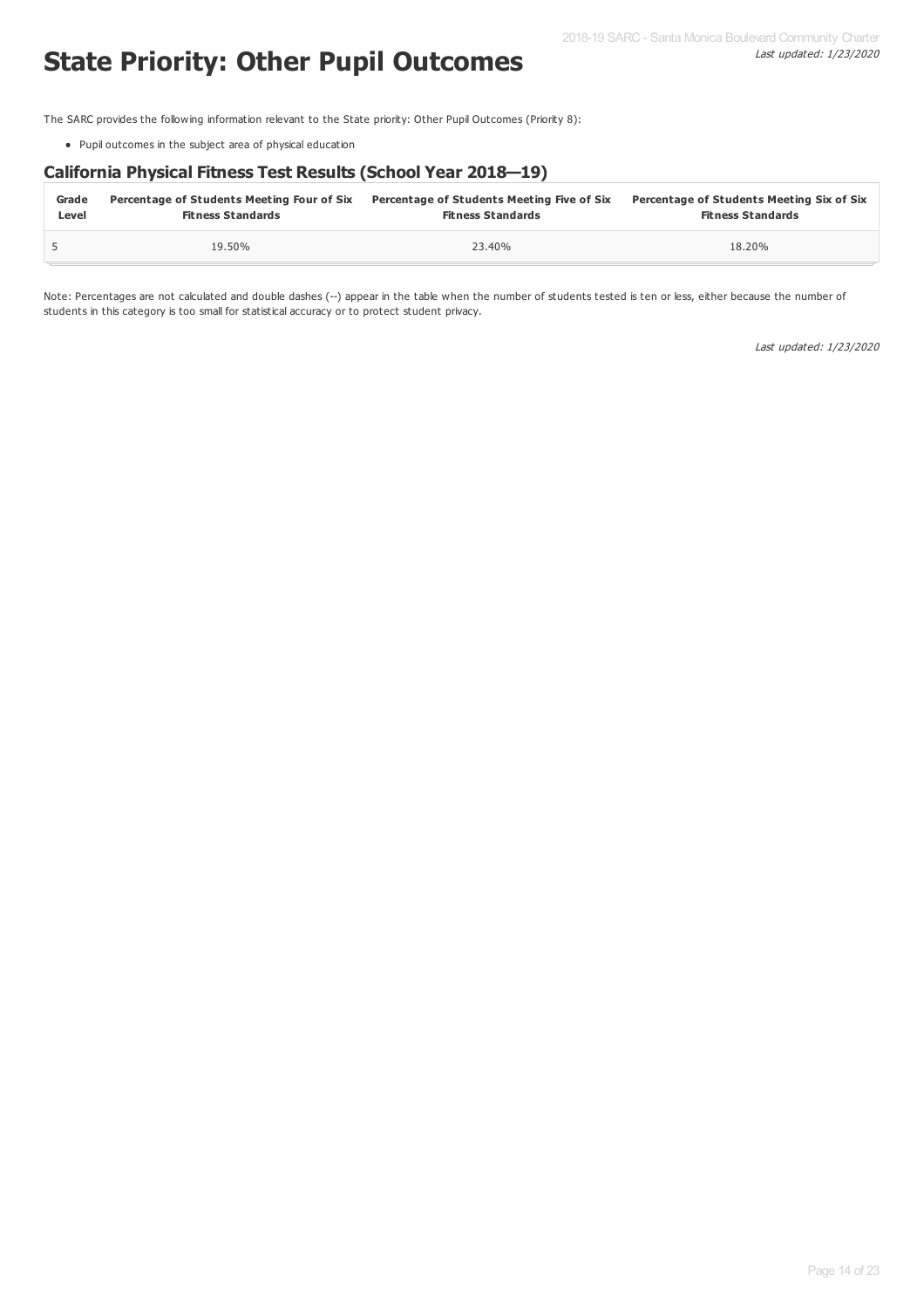## **C. Engagement**

# **State Priority: Parental Involvement**

The SARC provides the following information relevant to the State priority: Parental Involvement (Priority 3):

Efforts the school district makes to seek parent input in making decisions for the school district and each school site

### **Opportunities for Parental Involvement (School Year 2019—20)**

SMBCCS has an extremely active and involved community of parents. The school encourages parent involvement on a high level. SMBCCS recently renovated and relocated the parent center to share school property. The Parent Center provides parent classes in ESL Levels I, II, III, Health, Citizenship, GED, and Technology. The school also holds monthly meetings with parents to discuss student, parent, and school needs. The school has a parent committee that is represented on the school's governing board, the highest decision-making body at the school. Parents help design parent education courses, help organize community activities, recruit volunteers, support the parent center, help organize community fairs, participate in Parent Orientation meetings, and participate in the SMBCCS Open House. In 2018-2019 and today, parent involvement continues to increase with various parent workshops offered during the school day and after. Parent Workshops included: Parent Coding Class, RACER Writing Workshop, workshops focused on mental health through our partnership with Uplift Family Services, and our teacher's present workshops such as "Preparing your child for the SBAC" and "Preparing your child for the ELPAC."

# **State Priority: Pupil Engagement**

Last updated: 1/23/2020

The SARC provides the following information relevant to the State priority: Pupil Engagement (Priority 5):

- High school dropout rates; and
- High school graduation rates

## **Dropout Rate and Graduation Rate (Four-Year Cohort Rate)**

| <b>Indicator</b>       | School<br>$2015 - 16$ | <b>District</b><br>$2015 - 16$ | <b>State</b><br>$2015 - 16$ |
|------------------------|-----------------------|--------------------------------|-----------------------------|
| Dropout Rate           | $-$                   | 13.70%                         | $9.70\%$                    |
| <b>Graduation Rate</b> | $\sim$                | 77.30%                         | 83.80%                      |

| <b>Indicator</b>       | School<br>$2016 - 17$ | School<br>$2017 - 18$    | <b>District</b><br>$2016 - 17$ | <b>District</b><br>$2017 - 18$ | <b>State</b><br>$2016 - 17$ | <b>State</b><br>$2017 - 18$ |
|------------------------|-----------------------|--------------------------|--------------------------------|--------------------------------|-----------------------------|-----------------------------|
| Dropout Rate           | $- -$                 | $\qquad \qquad -$        | 10.80%                         | 11.30%                         | 9.10%                       | 9.60%                       |
| <b>Graduation Rate</b> | $- -$                 | $\overline{\phantom{m}}$ | 79.70%                         | 96.00%                         | 82.70%                      | 83.00%                      |

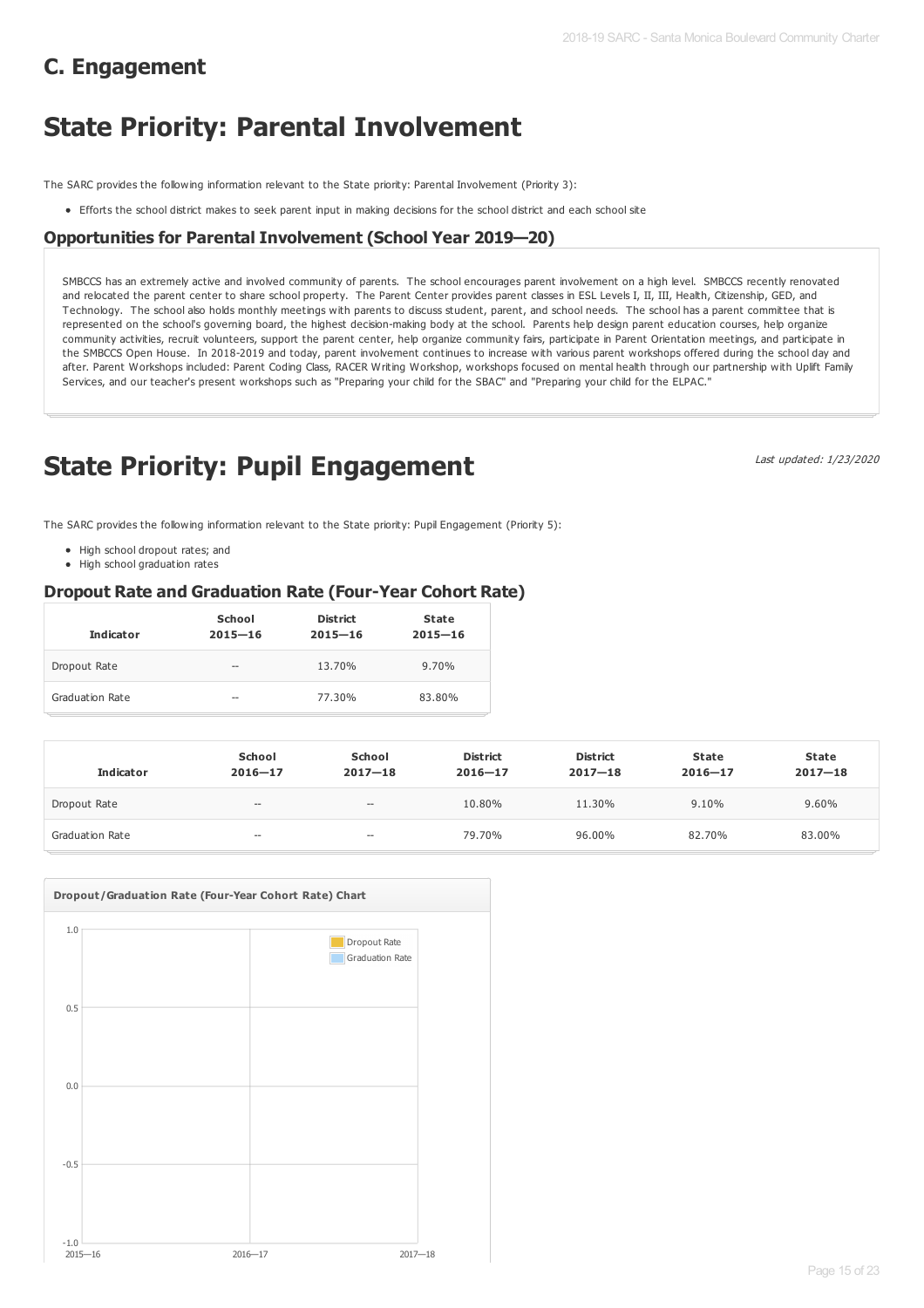For the formula to calculate the 2016–17 and 2017–18 adjusted cohort graduation rate, see the 2018–19 Data Element Definitions document located on the SARC web page at <https://www.cde.ca.gov/ta/ac/sa/>.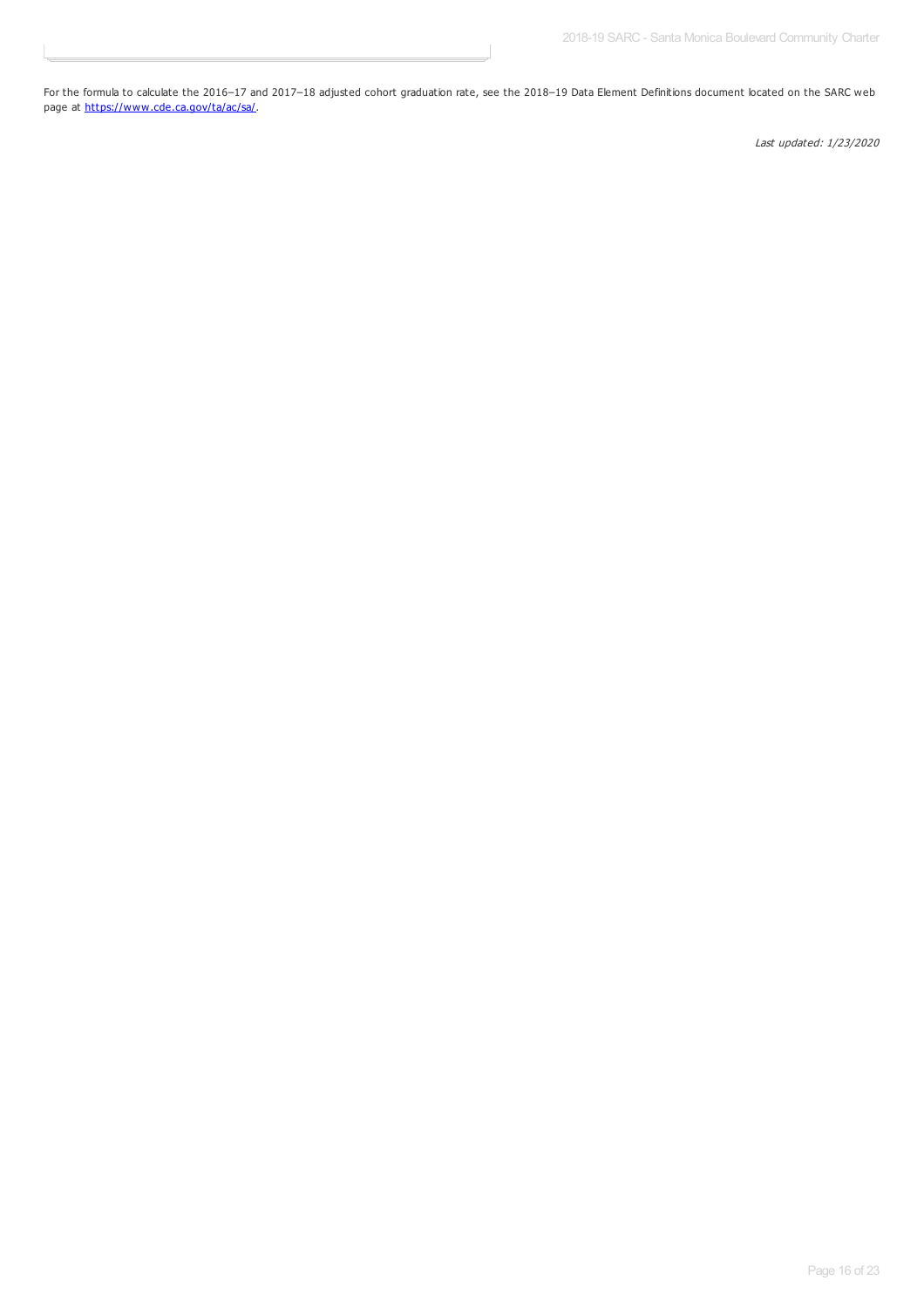# **State Priority: School Climate**

The SARC provides the following information relevant to the State priority: School Climate (Priority 6):

- Pupil suspension rates;
- Pupil expulsion rates; and
- Other local measures on the sense of safety

#### **Suspensions and Expulsions**

| Rate        | <b>School</b><br>$2016 - 17$ | School<br>$2017 - 18$ | <b>School</b><br>$2018 - 19$ | <b>District</b><br>$2016 - 17$ | <b>District</b><br>$2017 - 18$ | <b>District</b><br>$2018 - 19$ | State<br>$2016 - 17$ | <b>State</b><br>$2017 - 18$ | <b>State</b><br>$2018 - 19$ |
|-------------|------------------------------|-----------------------|------------------------------|--------------------------------|--------------------------------|--------------------------------|----------------------|-----------------------------|-----------------------------|
| Suspensions | $0.00\%$                     | 0.10%                 | 0.30%                        | 0.80%                          | 0.80%                          | 0.70%                          | 3.60%                | 3.50%                       | 3.50%                       |
| Expulsions  | $0.00\%$                     | $0.00\%$              | $0.00\%$                     | $0.00\%$                       | $0.00\%$                       | $0.00\%$                       | 0.10%                | 0.10%                       | 0.10%                       |

Last updated: 1/23/2020

### **School Safety Plan (School Year 2019—20)**

SMBCCS follows the established standards of health and safety as commonly practiced in California public schools according to the California Education Code and California Health and Safety Code, including codes 44237, 45125.1 and 45122.1. All city, county and state building codes are also followed. To secure our campus, a full-time security employee patrols the campus and surrounding perimeter daily. Additionally, a security guard patrols the campus after the regular workday and on weekends. The school has an intrusion alarm with sensors in all classrooms, offices and supply areas. The result is a campus that is secure 24 hours a day, 7 days a week. Students are supervised at all times by administration and supervision staff when on the yard and they routinely participate in monthly emergency drills to ensure all stakeholders are aware of appropriate procedures in case of emergency. A school nurse serves students on a regular fulltime basis. The parent center provides some on-site health and social services to our students and their families and offers services and classes requested by the school community. The Safety Plan is reviewed yearly and revised as needed through input from all stakeholders. It is maintained in the Main Office. All employees are fingerprinted and cleared through the Department of Justice as required by Education Code 44237 and are required to provide a negative TB test result no more than 60 days prior to their first day of work. In addition to the ongoing and daily review of school facilities by the facilities plant manager and administrator of operations, SMBCCS is a member of ASCIP and participates in periodic health and safety reviews of the entire campus as part of ASCIP's risk management program. Risk managers inspect all interior and exterior areas of the school including playground equipment, asphalt, cement, food service areas (kitchen and lunch pavilion), custodial storage areas and office (including areas of storage of hazardous materials). The Illness and Injury Prevention program is regularly updated and a summary of the program is posted in the workplace. The procedures that SMBCCS follows to ensure the health and safety of pupils and staff include the requirement that each employee of the school furnishes the school with a criminal record summary as described in Ed. Code 44237.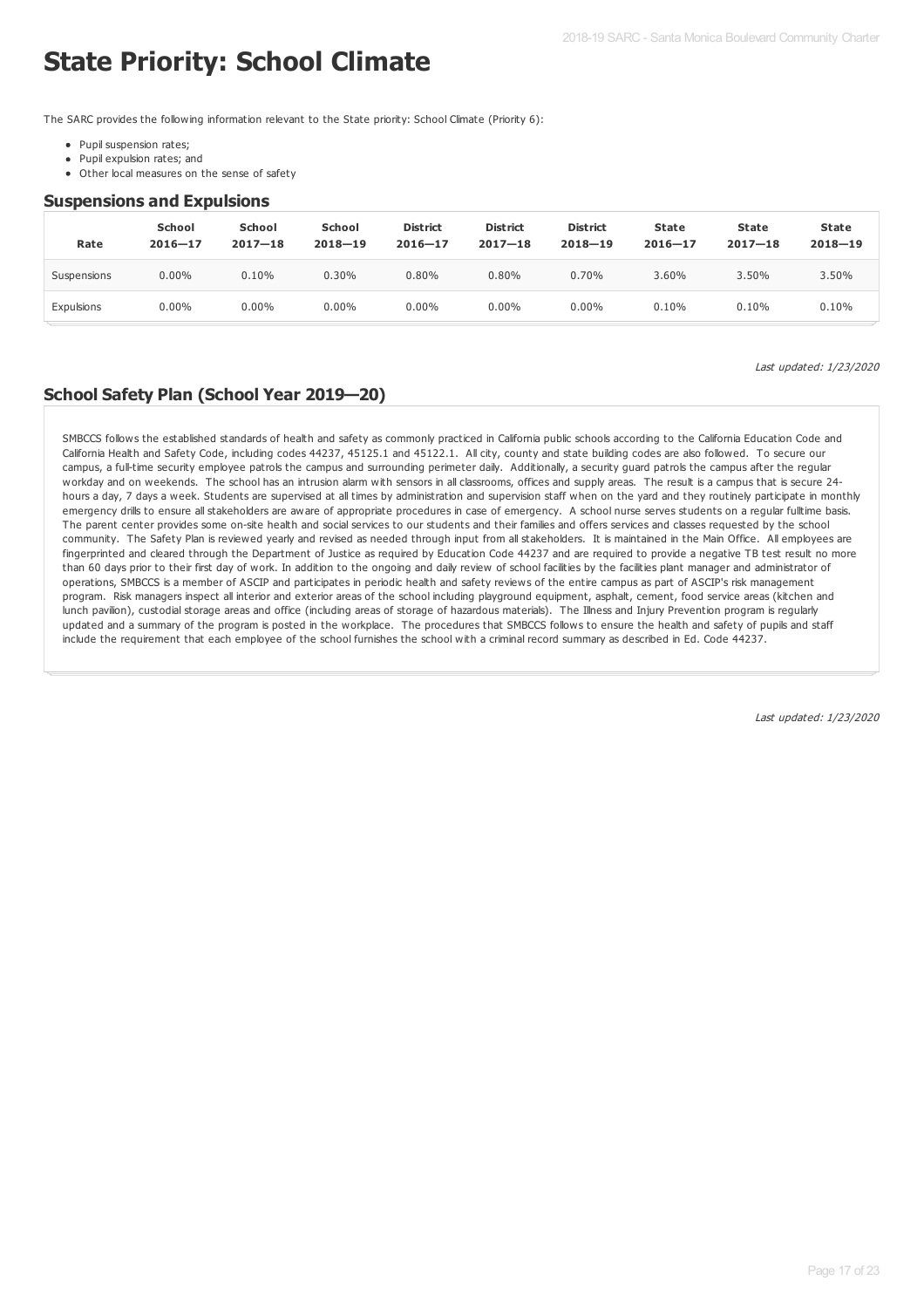## **D. Other SARC Information**

The information in this section is required to be in the SARC but is not included in the state priorities for LCFF.

## **Average Class Size and Class Size Distribution (Elementary) School Year (2016—17)**

| <b>Grade Level</b> | <b>Average Class Size</b> | Number of Classes *<br>$1 - 20$ | Number of Classes *<br>$21 - 32$ | Number of Classes *<br>$33+$ |
|--------------------|---------------------------|---------------------------------|----------------------------------|------------------------------|
| K                  | 24.30                     | $\mathbf 0$                     | 6                                | $\mathbf 0$                  |
|                    | 24.30                     | $\mathbf 0$                     | 6                                | 0                            |
| 2                  | 21.20                     | $\mathbf{1}$                    | 5                                | $\mathbf 0$                  |
| 3                  | 22.00                     | $\mathbf 0$                     | $\overline{7}$                   | $\mathbf 0$                  |
| 4                  | 23.50                     | $\mathsf 0$                     | 6                                | $\mathbf 0$                  |
| 5                  | 27.00                     | $\mathbf 0$                     | 5                                | $\mathbf 0$                  |
| 6                  | 25.60                     | $\mathbf 0$                     | 3                                | $\Omega$                     |
| Other**            |                           |                                 |                                  |                              |

\* Number of classes indicates how many classes fall into each size category (a range of total students per class).

\*\* "Other" category is for multi-grade level classes.

## **Average Class Size and Class Size Distribution (Elementary) School Year (2017—18)**

| <b>Grade Level</b> | <b>Average Class Size</b> | <b>Number of Classes *</b><br>$1 - 20$ | Number of Classes *<br>$21 - 32$ | <b>Number of Classes *</b><br>$33+$ |
|--------------------|---------------------------|----------------------------------------|----------------------------------|-------------------------------------|
| K                  | 23.20                     | $\mathbf 0$                            | 5                                | $\mathbf 0$                         |
|                    | 22.40                     | $\mathbf 0$                            | 7                                | $\mathbf 0$                         |
| $\overline{2}$     | 22.20                     |                                        | $\overline{4}$                   | $\mathbf 0$                         |
| 3                  | 22.80                     | $\mathbf{0}$                           | 5                                | $\Omega$                            |
| $\overline{4}$     | 26.10                     | $\mathbf 0$                            | 6                                | $\Omega$                            |
| כ                  | 24.10                     | $\mathbf 0$                            | 6                                | $\Omega$                            |
| 6                  | 22.60                     | $\mathbf 0$                            | 3                                | $\mathbf{0}$                        |
| Other**            |                           |                                        |                                  |                                     |

\* Number of classes indicates how many classes fall into each size category (a range of total students per class).

\*\* "Other" category is for multi-grade level classes.

## **Average Class Size and Class Size Distribution (Elementary) School Year (2018—19)**

| <b>Grade Level</b> | <b>Average Class Size</b> | Number of Classes *<br>$1 - 20$ | Number of Classes *<br>$21 - 32$ | Number of Classes *<br>$33+$ |
|--------------------|---------------------------|---------------------------------|----------------------------------|------------------------------|
| K                  | 24.00                     |                                 | 6                                | $\pmb{0}$                    |
|                    | 24.00                     |                                 | 5                                |                              |
| 2                  | 24.00                     |                                 | 6                                |                              |
| 3                  | 24.00                     |                                 | 6                                |                              |
| 4                  | 24.00                     |                                 | 5                                |                              |
| 5                  | 24.00                     |                                 | 7                                | $\mathbf 0$                  |
| 6                  | 24.00                     |                                 | 3                                | $\pmb{0}$                    |
| Other**            | 0.00                      | $\mathbf 0$                     |                                  |                              |

\* Number of classes indicates how many classes fall into each size category (a range of total students per class).

\*\* "Other" category is for multi-grade level classes.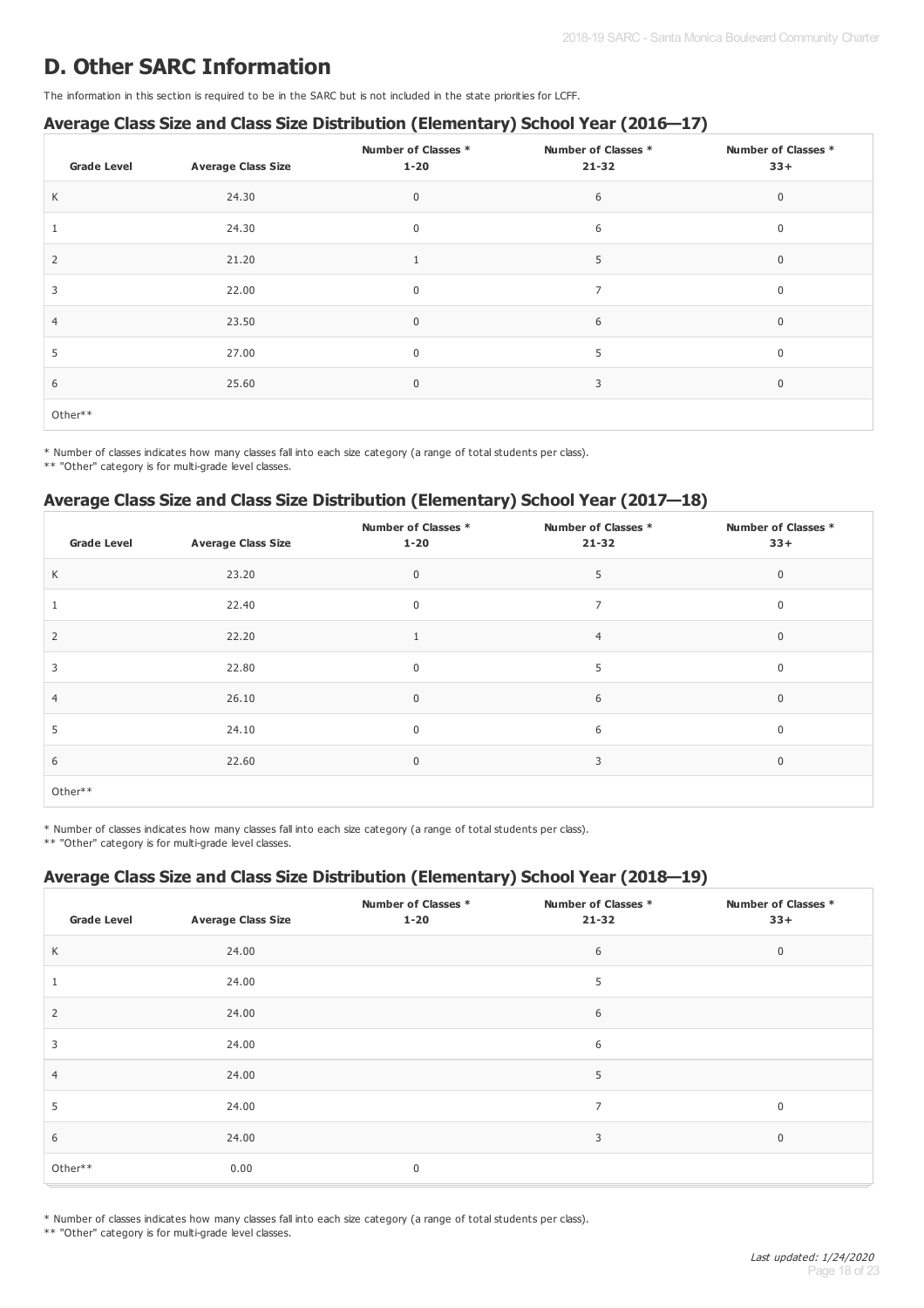2018-19 SARC - Santa Monica Boulevard Community Charter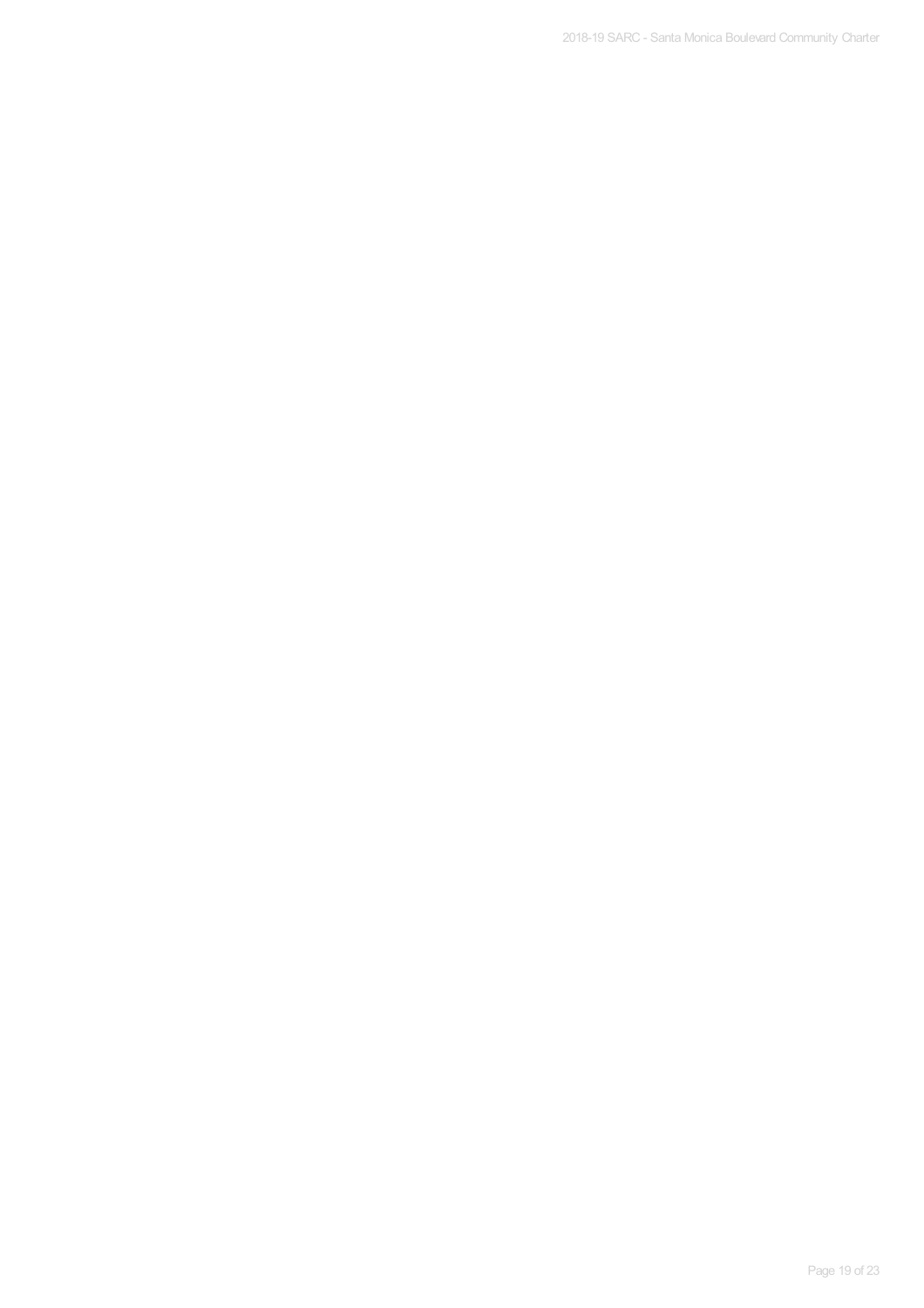2018-19 SARC - Santa Monica Boulevard Community Charter

## **Ratio of Academic Counselors to Pupils (School Year 2018—19)**

|             | <b>Title</b> | Ratio** |
|-------------|--------------|---------|
| Counselors* |              |         |

\*One Full Time Equivalent (FTE) equals one staff member working full time; one FTE could also represent two staff members who each work 50 percent of full time. \*\*Average Number of Pupils per Counselor

Last updated: 1/23/2020

## **Student Support Services Staff (School Year 2018—19)**

| <b>Title</b>                                                  | Number of FTE* Assigned to School |
|---------------------------------------------------------------|-----------------------------------|
| Counselor (Academic, Social/Behavioral or Career Development) | 1.00                              |
| Library Media Teacher (Librarian)                             |                                   |
| Library Media Services Staff (Paraprofessional)               |                                   |
| Psychologist                                                  | 2.00                              |
| Social Worker                                                 |                                   |
| Nurse                                                         | 0.00                              |
| Speech/Language/Hearing Specialist                            | 0.00                              |
| Resource Specialist (non-teaching)                            | 4.00                              |
| Other                                                         | 4.00                              |

\*One Full Time Equivalent (FTE) equals one staff member working full time; one FTE could also represent two staff members who each work 50 percent of full time.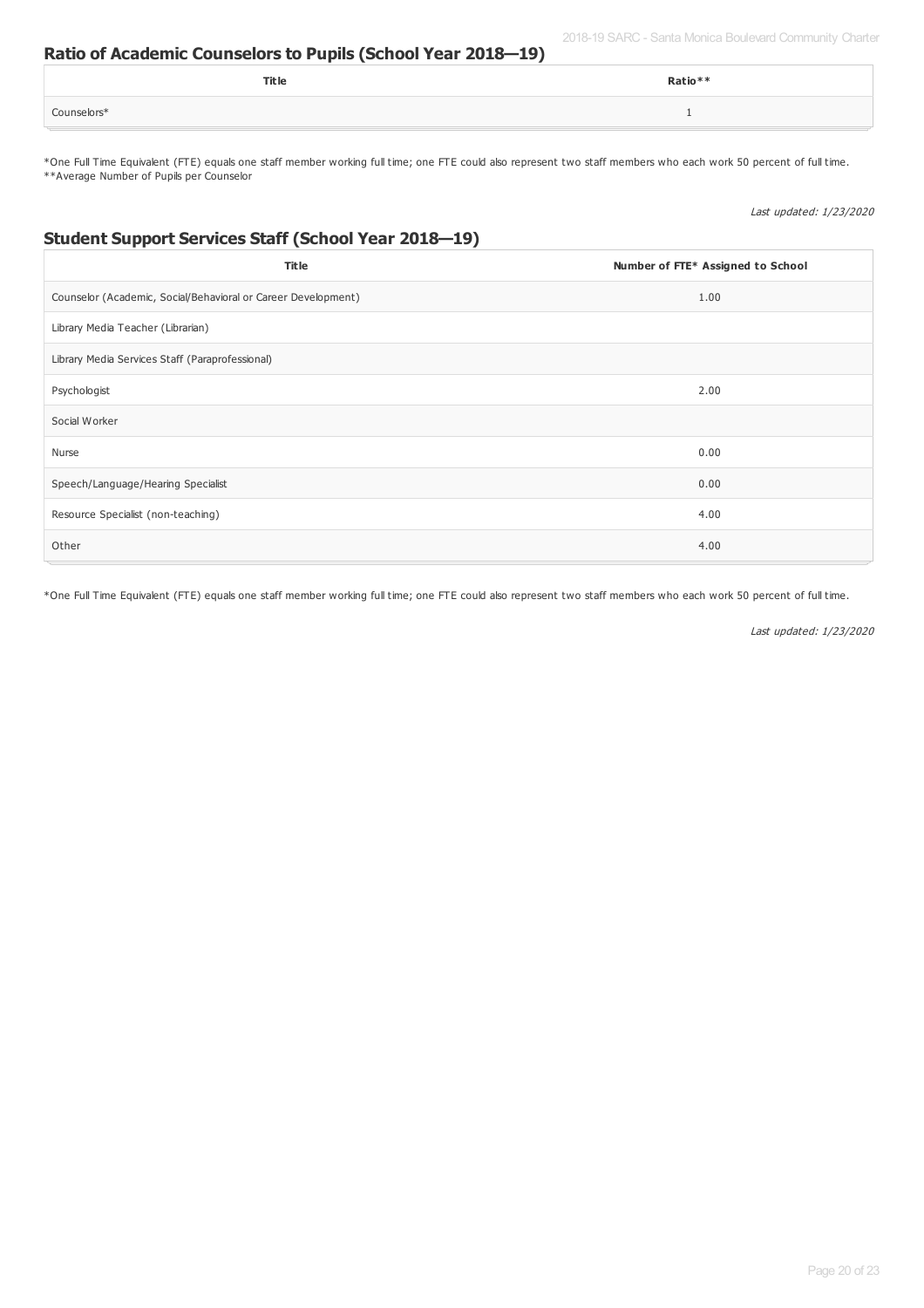## **Expenditures Per Pupil and School Site Teacher Salaries (Fiscal Year 2017—18)**

| Level                                         | <b>Total Expenditures Per Pupil</b> | <b>Expenditures Per Pupil</b><br>(Restricted) | <b>Expenditures Per Pupil</b><br>(Unrestricted)     | <b>Average Teacher Salary</b> |
|-----------------------------------------------|-------------------------------------|-----------------------------------------------|-----------------------------------------------------|-------------------------------|
| School Site                                   | \$12248.00                          | \$3405.00                                     | \$8844.00                                           | \$65221.00                    |
| District                                      | N/A                                 | N/A                                           | $\hspace{0.05cm} -\hspace{0.05cm} -\hspace{0.05cm}$ | \$74789.00                    |
| Percent Difference - School Site and District | N/A                                 | N/A                                           | $\hspace{0.05cm} -\hspace{0.05cm} -\hspace{0.05cm}$ | --                            |
| State                                         | N/A                                 | N/A                                           | \$7506.64                                           | \$82403.00                    |
| Percent Difference - School Site and State    | N/A                                 | N/A                                           | 4.00%                                               | 8.00%                         |

Note: Cells with N/A values do not require data.

Last updated: 1/24/2020

## **Types of Services Funded (Fiscal Year 2018—19)**

A variety of supplemental programs and services are available at the school site such as science and music specialists who work with all grade levels weekly and instructional technology coaches that that integrate computer science lessons in the iLab, into the classrooms and teach coding as part of our core program. Before school and after school programs include the school-funded afterschool playground, Ready Set Go, LA's Best, and Think Together. Additional support staff includes two full-time psychologists, a school counselor, speech and language services, and a Parent Center Director. Students also benefit from full-day paraprofessional support both in the classroom and on the yard.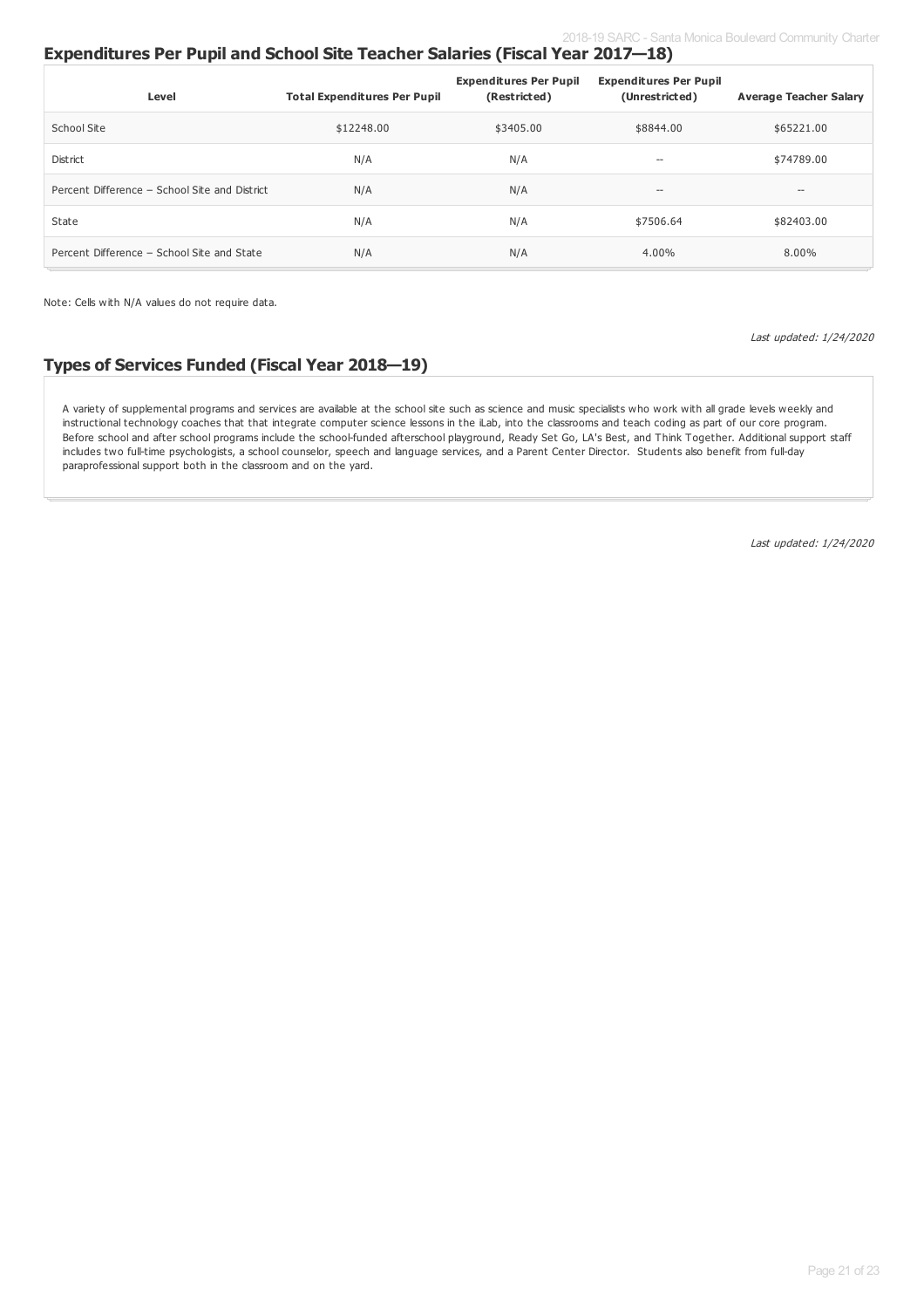## **Teacher and Administrative Salaries (Fiscal Year 2017—18)**

| Category                                      | <b>District Amount</b> | <b>State Average For Districts In Same Category</b> |
|-----------------------------------------------|------------------------|-----------------------------------------------------|
| Beginning Teacher Salary                      | \$43,913               | \$48,612                                            |
| Mid-Range Teacher Salary                      | \$70,141               | \$74,676                                            |
| Highest Teacher Salary                        | \$87,085               | \$99,791                                            |
| Average Principal Salary (Elementary)         | \$117,494              | \$125,830                                           |
| Average Principal Salary (Middle)             | \$132,291              | \$131,167                                           |
| Average Principal Salary (High)               | \$135,145              | \$144,822                                           |
| Superintendent Salary                         | \$350,000              | \$275,796                                           |
| Percent of Budget for Teacher Salaries        | 30.00%                 | 34.00%                                              |
| Percent of Budget for Administrative Salaries | 5.00%                  | 5.00%                                               |

For detailed information on salaries, see the CDE Certificated Salaries & Benefits web page at <https://www.cde.ca.gov/ds/fd/cs/> .